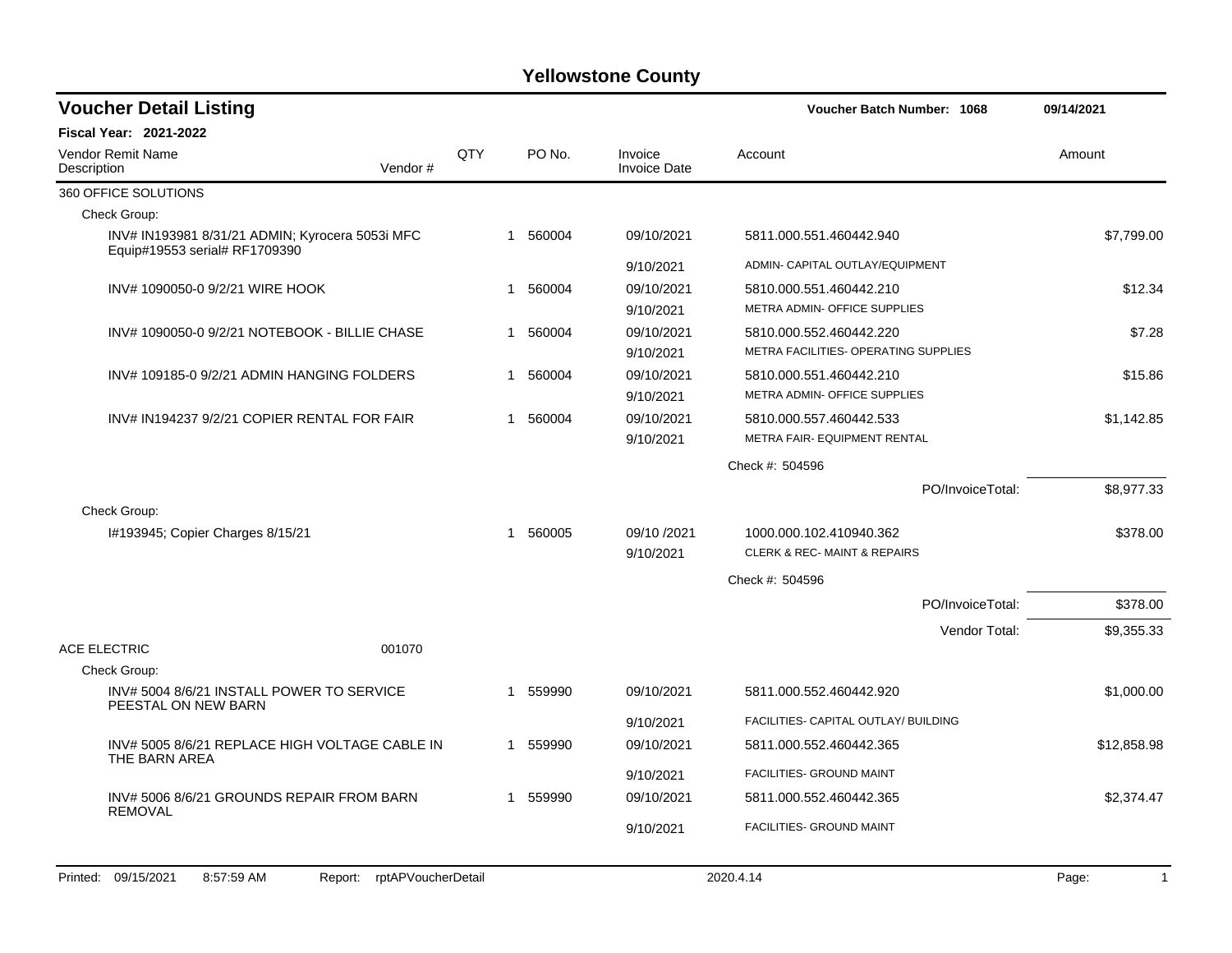| <b>Voucher Detail Listing</b>                                              |     |   |          |                                | Voucher Batch Number: 1068                                      |                  | 09/14/2021  |
|----------------------------------------------------------------------------|-----|---|----------|--------------------------------|-----------------------------------------------------------------|------------------|-------------|
| <b>Fiscal Year: 2021-2022</b>                                              |     |   |          |                                |                                                                 |                  |             |
| Vendor Remit Name<br>Description<br>Vendor#                                | QTY |   | PO No.   | Invoice<br><b>Invoice Date</b> | Account                                                         |                  | Amount      |
| INV# 5008 8/6/21 INSTALLA 100AMP PANEL<br><b>W/BREAKERS</b>                |     |   | 1 559990 | 09/10/2021                     | 5811.000.552.460442.365                                         |                  | \$2,280.68  |
|                                                                            |     |   |          | 9/10/2021                      | FACILITIES- GROUND MAINT                                        |                  |             |
| INV# 5011 8/6/21 LOCATE BROKEN HYDRANT LINE IN<br><b>STALL BARN</b>        |     |   | 1 559990 | 09/10/2021                     | 5811.000.552.460442.365                                         |                  | \$604.91    |
|                                                                            |     |   |          | 9/10/2021                      | FACILITIES- GROUND MAINT                                        |                  |             |
| INV# 5280 9/3/21 REPLACE DAMAGED LIGHTS IN<br><b>WALKWAY TO UPPER LOTS</b> |     |   | 1 559990 | 09/10/2021                     | 5811.000.552.460442.365                                         |                  | \$5,218.00  |
|                                                                            |     |   |          | 9/10/2021                      | FACILITIES- GROUND MAINT                                        |                  |             |
|                                                                            |     |   |          |                                | Check #: 504597                                                 |                  |             |
|                                                                            |     |   |          |                                |                                                                 | PO/InvoiceTotal: | \$24,337.04 |
|                                                                            |     |   |          |                                |                                                                 | Vendor Total:    | \$24,337.04 |
| ACE HARDWARE.<br>002250<br>Check Group:                                    |     |   |          |                                |                                                                 |                  |             |
| I#217549/1 8/31/21 FLY BOMBS                                               |     |   | 1 559962 | 09/10/2021<br>9/10/2021        | 5810.000.552.460442.220<br>METRA FACILITIES- OPERATING SUPPLIES |                  | \$99.89     |
|                                                                            |     |   |          |                                | Check #: 504598                                                 |                  |             |
|                                                                            |     |   |          |                                |                                                                 | PO/InvoiceTotal: | \$99.89     |
|                                                                            |     |   |          |                                |                                                                 | Vendor Total:    | \$99.89     |
| <b>ALLSTREAM</b>                                                           |     |   |          |                                |                                                                 |                  |             |
| Check Group:                                                               |     |   |          |                                |                                                                 |                  |             |
| A#330303 I#17679911 9/1/21 WIRELESS INET                                   |     | 1 | 560013   | 09/13/2021<br>9/13/2021        | 5810.000.556.460442.345<br>METRA ADMISSIONS- PHONE              |                  | \$947.00    |
| A#330303 1#17679911 9/1/21 WIRELESS INET                                   |     |   | 1 560013 | 09/13/2021<br>9/13/2021        | 5810.000.552.460442.345<br>METRA FACILITIES- PHONE              |                  | \$1,612.23  |
|                                                                            |     |   |          |                                | Check #: 504599                                                 |                  |             |
|                                                                            |     |   |          |                                |                                                                 | PO/InvoiceTotal: | \$2,559.23  |
|                                                                            |     |   |          |                                |                                                                 | Vendor Total:    | \$2,559.23  |
| ALPHA OVERHEAD DOOR INC                                                    |     |   |          |                                |                                                                 |                  |             |
| Check Group:                                                               |     |   |          |                                |                                                                 |                  |             |
| I#2021-1562 9/1/21 ROLLER DOOR REPAIR                                      |     |   | 1 559968 | 09/10/2021<br>9/10/2021        | 5811.000.552.460442.369<br><b>FACILITIES- BUILDING REPAIRS</b>  |                  | \$410.00    |
| Printed: 09/15/2021<br>8:57:59 AM<br>Report: rptAPVoucherDetail            |     |   |          |                                | 2020.4.14                                                       |                  | 2<br>Page:  |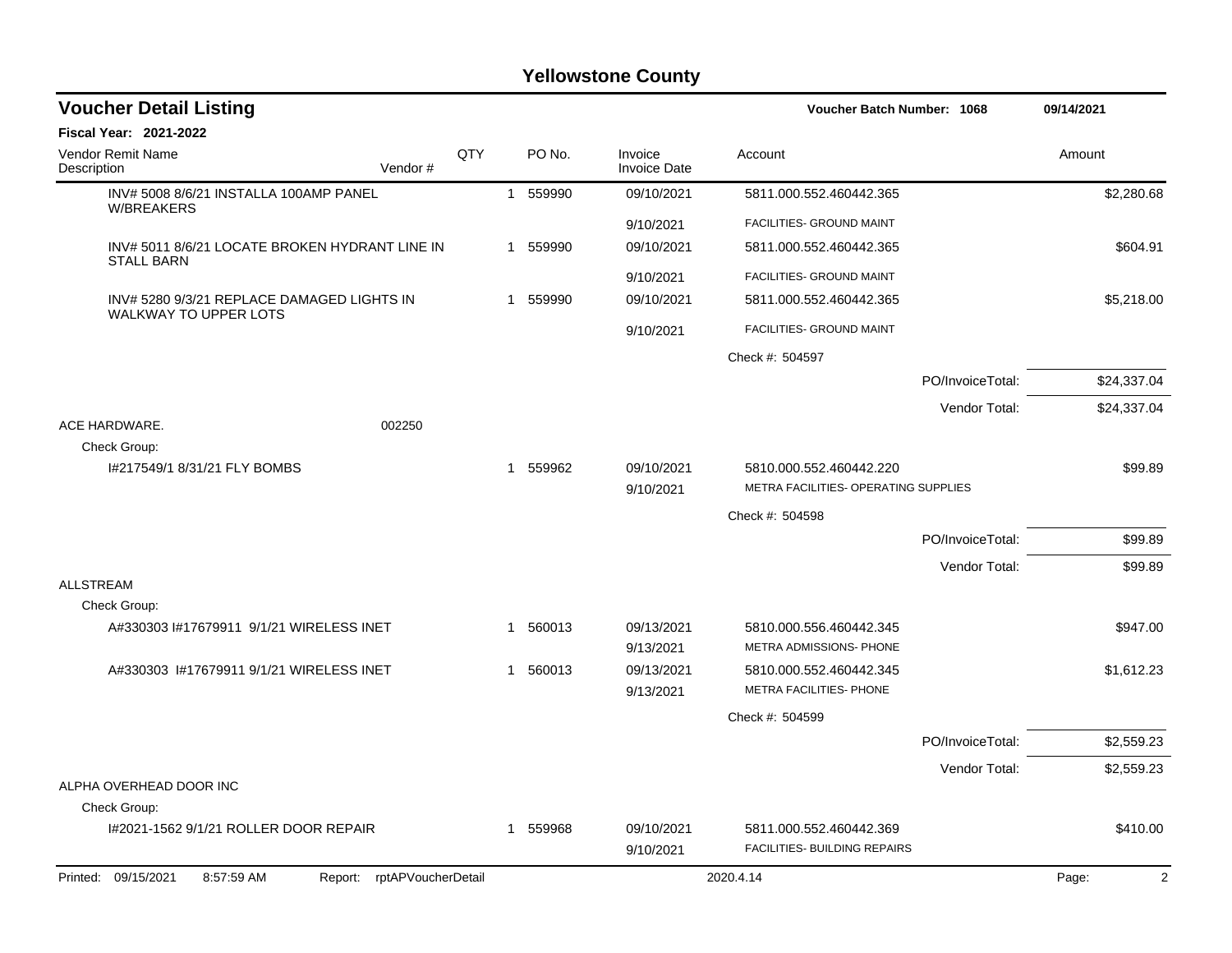| <b>Voucher Detail Listing</b>                                        |     |          |                                | Voucher Batch Number: 1068    |                  | 09/14/2021 |
|----------------------------------------------------------------------|-----|----------|--------------------------------|-------------------------------|------------------|------------|
| <b>Fiscal Year: 2021-2022</b>                                        |     |          |                                |                               |                  |            |
| <b>Vendor Remit Name</b><br>Vendor#<br>Description                   | QTY | PO No.   | Invoice<br><b>Invoice Date</b> | Account                       |                  | Amount     |
|                                                                      |     |          |                                | Check #: 504600               |                  |            |
|                                                                      |     |          |                                |                               | PO/InvoiceTotal: | \$410.00   |
|                                                                      |     |          |                                |                               | Vendor Total:    | \$410.00   |
| AON STUDIOS, LLC                                                     |     |          |                                |                               |                  |            |
| Check Group:<br>I#1241 Video Conf Dr. Smith DC 19-0211 St v K Taylor |     | 1 559952 | 09/09/2021                     | 2301.000.122.411100.394       |                  | \$100.00   |
| Sentencing 2.18.21                                                   |     |          |                                |                               |                  |            |
|                                                                      |     |          | 9/9/2021                       | ATTORNEY- WITNESS & JURY FEES |                  |            |
|                                                                      |     |          |                                | Check #: 504601               |                  |            |
|                                                                      |     |          |                                |                               | PO/InvoiceTotal: | \$100.00   |
|                                                                      |     |          |                                |                               | Vendor Total:    | \$100.00   |
| <b>AUTO GLASS</b><br>Check Group:                                    |     |          |                                |                               |                  |            |
| I#1088261; Car #8 windshield                                         |     | 1 560011 | 09/10/2021                     | 2300.000.132.420150.361       |                  | \$364.00   |
|                                                                      |     |          | 9/10/2021                      | PATROL- VEHICLE REPAIRS       |                  |            |
|                                                                      |     |          |                                | Check #: 504602               |                  |            |
|                                                                      |     |          |                                |                               | PO/InvoiceTotal: | \$364.00   |
|                                                                      |     |          |                                |                               | Vendor Total:    | \$364.00   |
| <b>BELBACK, CHRIS</b>                                                |     |          |                                |                               |                  |            |
| Check Group:                                                         |     |          |                                |                               |                  |            |
| # 8.13.21 DC 21-1017 & DC 20-0492 St v R Kelsey<br>transcript        |     | 1 559951 | 09/09/2021                     | 2301.000.122.411100.202       |                  | \$17.60    |
|                                                                      |     |          | 9/9/2021                       | ATTORNEY- EXPENSE OF INVEST   |                  |            |
|                                                                      |     |          |                                | Check #: 504603               |                  |            |
|                                                                      |     |          |                                |                               | PO/InvoiceTotal: | \$17.60    |
|                                                                      |     |          |                                |                               | Vendor Total:    | \$17.60    |
| BILLINGS CONSTRUCTION SUPPLY                                         |     |          |                                |                               |                  |            |
| Check Group:<br>INV# 128297 8/31/21 AUGUST TOILET RENTAL             |     | 1 560012 | 09/10/2021                     | 5810.000.554.460443.398       |                  | \$117.05   |
|                                                                      |     |          | 9/10/2021                      | N PARKING LOT- SECURITY       |                  |            |
|                                                                      |     |          |                                | Check #: 504604               |                  |            |
| Printed: 09/15/2021<br>8:57:59 AM<br>Report: rptAPVoucherDetail      |     |          |                                | 2020.4.14                     |                  | 3<br>Page: |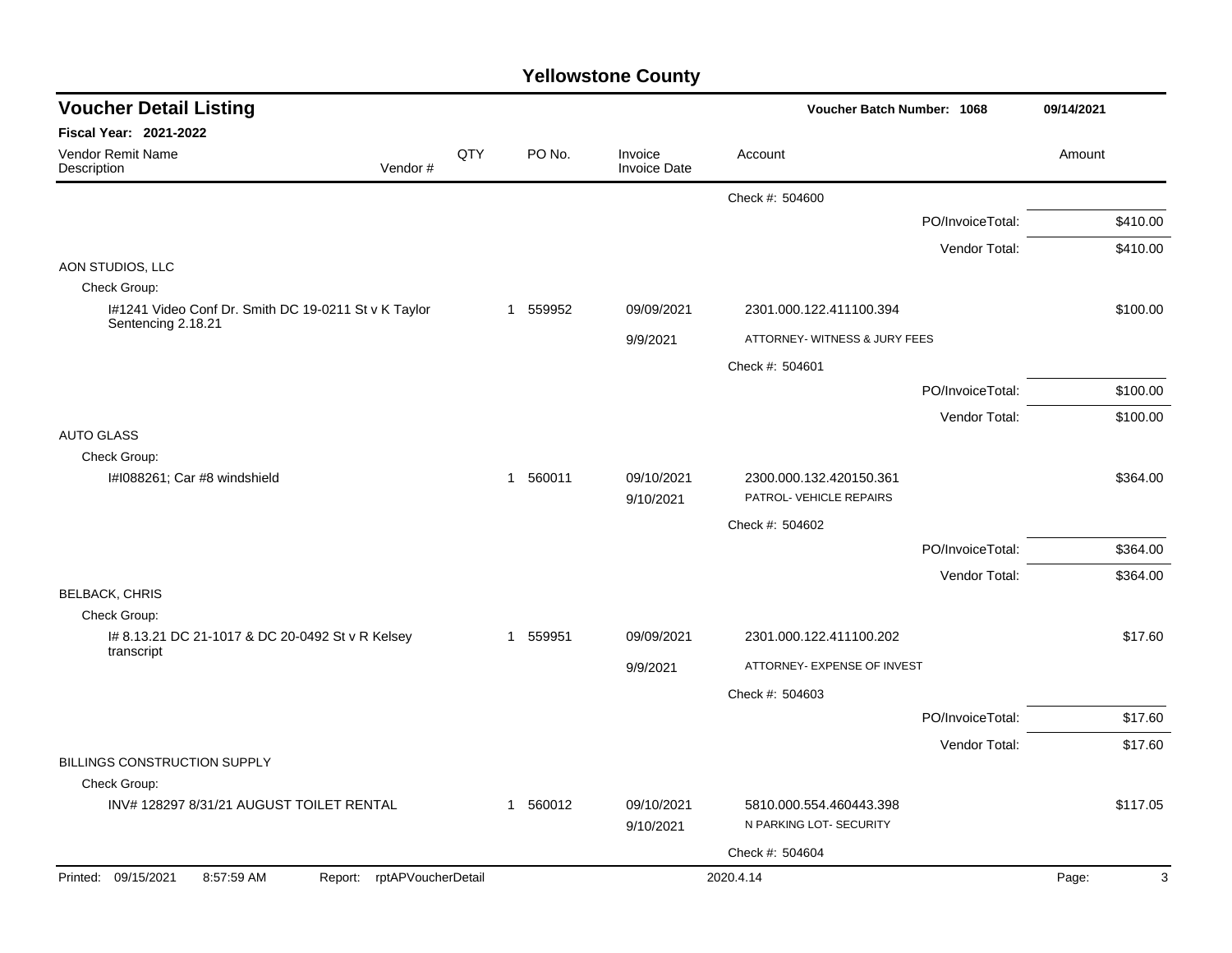| <b>Voucher Detail Listing</b>                |                    |     |              |        | Voucher Batch Number: 1068 | 09/14/2021                                                          |                  |                         |
|----------------------------------------------|--------------------|-----|--------------|--------|----------------------------|---------------------------------------------------------------------|------------------|-------------------------|
| <b>Fiscal Year: 2021-2022</b>                |                    |     |              |        |                            |                                                                     |                  |                         |
| <b>Vendor Remit Name</b><br>Description      | Vendor#            | QTY |              | PO No. | Invoice<br>Invoice Date    | Account                                                             |                  | Amount                  |
|                                              |                    |     |              |        |                            |                                                                     | PO/InvoiceTotal: | \$117.05                |
|                                              |                    |     |              |        |                            |                                                                     | Vendor Total:    | \$117.05                |
| <b>BILLINGS SIGN SERVICE</b><br>Check Group: | 039805             |     |              |        |                            |                                                                     |                  |                         |
| INV#307628/31/21 SIGN REPAIRS                |                    |     | $\mathbf{1}$ | 559996 | 09/10/2021<br>9/10/2021    | 5811.000.552.460442.369<br>FACILITIES- BUILDING REPAIRS             |                  | \$562.65                |
|                                              |                    |     |              |        |                            | Check #: 504605                                                     |                  |                         |
|                                              |                    |     |              |        |                            |                                                                     | PO/InvoiceTotal: | \$562.65                |
|                                              |                    |     |              |        |                            |                                                                     | Vendor Total:    | \$562.65                |
| BLACKFOOT.<br>Check Group:                   |                    |     |              |        |                            |                                                                     |                  |                         |
| A#178290 9/1/21 ETHERNET DIA                 |                    |     | 1 559971     |        | 09/10/2021<br>9/10/2021    | 5810.000.552.460442.345<br>METRA FACILITIES- PHONE                  |                  | \$1,273.69              |
|                                              |                    |     |              |        |                            | Check #: 504606                                                     |                  |                         |
|                                              |                    |     |              |        |                            |                                                                     | PO/InvoiceTotal: | \$1,273.69              |
|                                              |                    |     |              |        |                            |                                                                     | Vendor Total:    | \$1,273.69              |
| <b>BOBCAT OF BIG SKY INC</b><br>Check Group: |                    |     |              |        |                            |                                                                     |                  |                         |
| I#83577 8/31/21 TIRE/WHEEL                   |                    |     | 1 559967     |        | 09/10/2021<br>9/10/2021    | 5810.000.552.460442.369<br>METRA FACILITIES- BUILDING/EQUIP REPAIRS |                  | \$190.92                |
|                                              |                    |     |              |        |                            | Check #: 504607                                                     |                  |                         |
|                                              |                    |     |              |        |                            |                                                                     | PO/InvoiceTotal: | \$190.92                |
|                                              |                    |     |              |        |                            |                                                                     | Vendor Total:    | \$190.92                |
| CENTURYLINK<br>Check Group:                  |                    |     |              |        |                            |                                                                     |                  |                         |
| A#4062455983-428B YSCO BLDG 9/1/21           |                    |     | 1 559969     |        | 09/10/2021<br>9/10/2021    | 2300.000.135.420180.345<br>MISC - TELEPHONE & TECHNOLOGY            |                  | \$99.31                 |
|                                              |                    |     |              |        |                            | Check #: 504608                                                     |                  |                         |
|                                              |                    |     |              |        |                            |                                                                     | PO/InvoiceTotal: | \$99.31                 |
| Printed: 09/15/2021<br>8:57:59 AM<br>Report: | rptAPVoucherDetail |     |              |        |                            | 2020.4.14                                                           |                  | Page:<br>$\overline{4}$ |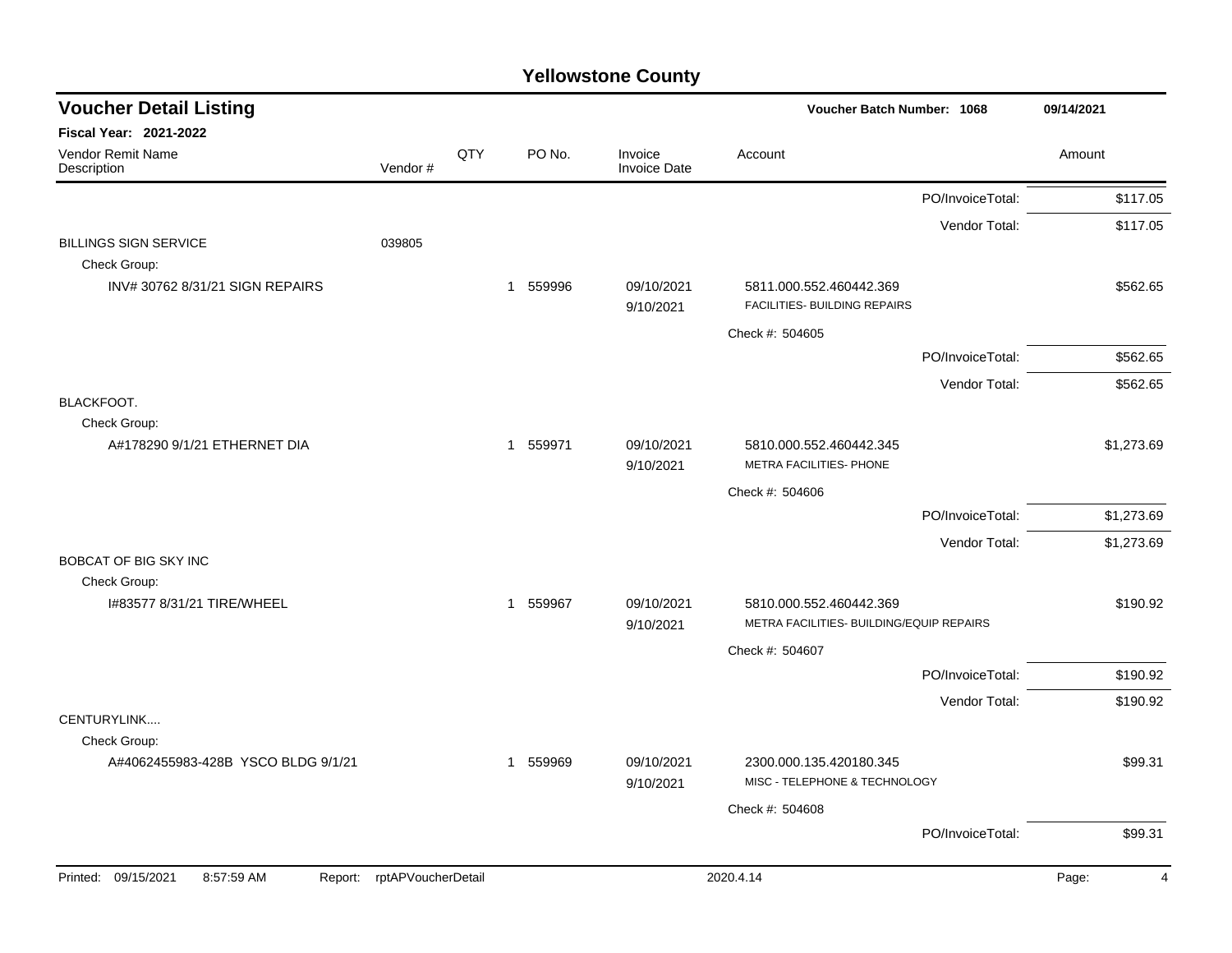| <b>Voucher Detail Listing</b>                                  |                            |     |   |          |                                | Voucher Batch Number: 1068                                          |                  | 09/14/2021 |          |
|----------------------------------------------------------------|----------------------------|-----|---|----------|--------------------------------|---------------------------------------------------------------------|------------------|------------|----------|
| Fiscal Year: 2021-2022                                         |                            |     |   |          |                                |                                                                     |                  |            |          |
| <b>Vendor Remit Name</b><br>Description                        | Vendor#                    | QTY |   | PO No.   | Invoice<br><b>Invoice Date</b> | Account                                                             |                  | Amount     |          |
| Check Group:                                                   |                            |     |   |          |                                |                                                                     |                  |            |          |
| A#4062566831-446B 4 Choice Bus Lines 9/1/21 308 6th<br>Ave N.  |                            |     |   | 1 559970 | 9/10/2021                      | 6060.000.608.500800.345                                             |                  |            | \$54.46  |
|                                                                |                            |     |   |          | 9/10/2021                      | TECHNOLOGY- TELEPHONE & TECHNOLOGY                                  |                  |            |          |
| A#4062566840-444B 4 Choice Bus Lines 9/1/21                    |                            |     | 1 | 559970   | 9/10/2021                      | 6060.000.608.500800.345                                             |                  |            | \$191.14 |
|                                                                |                            |     |   |          | 9/10/2021                      | TECHNOLOGY- TELEPHONE & TECHNOLOGY                                  |                  |            |          |
| A#4062945900-448B 4 Choice Bus Lines 9/1/21 3165 King<br>Ave E |                            |     |   | 1 559970 | 9/10/2021                      | 6060.000.608.500800.345                                             |                  |            | \$54.46  |
|                                                                |                            |     |   |          | 9/10/2021                      | TECHNOLOGY- TELEPHONE & TECHNOLOGY                                  |                  |            |          |
|                                                                |                            |     |   |          |                                | Check #: 504608                                                     |                  |            |          |
|                                                                |                            |     |   |          |                                |                                                                     | PO/InvoiceTotal: |            | \$300.06 |
| Check Group:                                                   |                            |     |   |          |                                |                                                                     |                  |            |          |
| A#4062940296422B 9/1/21 PHONE SVC                              |                            |     | 1 | 560008   | 09/13/2021<br>9/13/2021        | 5810.000.552.460442.345<br>METRA FACILITIES- PHONE                  |                  |            | \$191.14 |
| A#4062566815417B 9/1/21 PHONE SVC                              |                            |     | 1 | 560008   | 09/13/2021                     | 5810.000.552.460442.345                                             |                  |            | \$55.53  |
|                                                                |                            |     |   |          | 9/13/2021                      | METRA FACILITIES- PHONE                                             |                  |            |          |
|                                                                |                            |     |   |          |                                | Check #: 504608                                                     |                  |            |          |
|                                                                |                            |     |   |          |                                |                                                                     | PO/InvoiceTotal: |            | \$246.67 |
| Check Group:                                                   |                            |     |   |          |                                |                                                                     |                  |            |          |
| A#4063730984-430B; Range 9/21                                  |                            |     | 1 | 560009   | 09/10/2021<br>9/10/2021        | 2300.000.132.420155.345<br>TRAINING FACILITY-TELEPHONE & TECHNOLOGY |                  |            | \$55.53  |
|                                                                |                            |     |   |          |                                | Check #: 504608                                                     |                  |            |          |
|                                                                |                            |     |   |          |                                |                                                                     | PO/InvoiceTotal: |            | \$55.53  |
|                                                                |                            |     |   |          |                                |                                                                     |                  |            |          |
| <b>CLAUDETTE HENRY</b>                                         |                            |     |   |          |                                |                                                                     | Vendor Total:    |            | \$701.57 |
| Check Group:                                                   |                            |     |   |          |                                |                                                                     |                  |            |          |
| I#20-610 Transcript DC 20-610 St v A Reynoso 8.5.21            |                            |     | 1 | 559945   | 09/09/2021                     | 2301.000.122.411100.202                                             |                  |            | \$35.10  |
|                                                                |                            |     |   |          | 9/9/2021                       | ATTORNEY- EXPENSE OF INVEST                                         |                  |            |          |
|                                                                |                            |     |   |          |                                | Check #: 504609                                                     |                  |            |          |
|                                                                |                            |     |   |          |                                |                                                                     | PO/InvoiceTotal: |            | \$35.10  |
|                                                                |                            |     |   |          |                                |                                                                     | Vendor Total:    |            | \$35.10  |
| Printed: 09/15/2021<br>8:57:59 AM                              | Report: rptAPVoucherDetail |     |   |          |                                | 2020.4.14                                                           |                  | Page:      | 5        |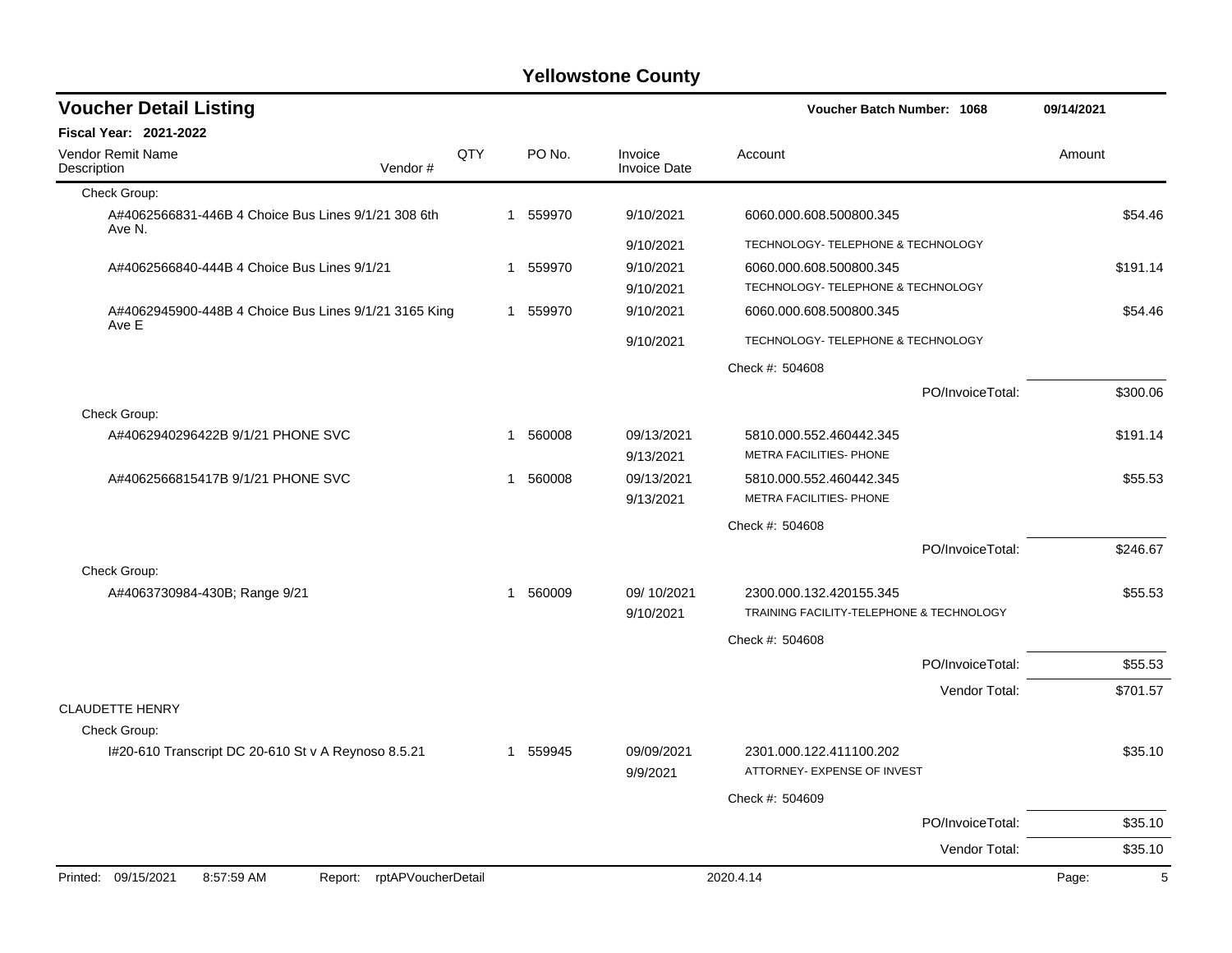| <b>Voucher Detail Listing</b>                           |                            |     |          |                                | <b>Voucher Batch Number: 1068</b>                           |                  | 09/14/2021 |  |
|---------------------------------------------------------|----------------------------|-----|----------|--------------------------------|-------------------------------------------------------------|------------------|------------|--|
| <b>Fiscal Year: 2021-2022</b>                           |                            |     |          |                                |                                                             |                  |            |  |
| <b>Vendor Remit Name</b><br>Description                 | Vendor#                    | QTY | PO No.   | Invoice<br><b>Invoice Date</b> | Account                                                     |                  | Amount     |  |
| CONCORDANCE HEALTHCARE SOL                              |                            |     |          |                                |                                                             |                  |            |  |
| Check Group:                                            |                            |     |          |                                |                                                             |                  |            |  |
| I#21681635; Exam gloves                                 |                            |     | 1 560010 | 09/10/2021<br>9/10/2021        | 2300.000.132.420150.220<br>PATROL- OPERATING SUPPLIES       |                  | \$2,452.32 |  |
| I#21681635; Exam gloves                                 |                            |     | 1 560010 | 09/10/2021<br>9/10/2021        | 2300.000.131.420140.220<br>DETECTIVES- OPERATING SUPPLIES   |                  | \$613.08   |  |
|                                                         |                            |     |          |                                | Check #: 504610                                             |                  |            |  |
|                                                         |                            |     |          |                                |                                                             | PO/InvoiceTotal: | \$3,065.40 |  |
|                                                         |                            |     |          |                                |                                                             | Vendor Total:    | \$3,065.40 |  |
| COUNTY WATER DISTRICT OF BLGS HEIGHTS<br>Check Group:   | 002430                     |     |          |                                |                                                             |                  |            |  |
| A#32010-00 8/30/21 METRA SPRINKLERS                     |                            |     | 1 559973 | 09/10/2021<br>9/10/2021        | 5810.000.552.460442.342<br>METRA FACILITIES- WATER/LANDFILL |                  | \$168.52   |  |
|                                                         |                            |     |          |                                | Check #: 504611                                             |                  |            |  |
|                                                         |                            |     |          |                                |                                                             | PO/InvoiceTotal: | \$168.52   |  |
|                                                         |                            |     |          |                                |                                                             | Vendor Total:    | \$168.52   |  |
| CURTISS, GEOFFREY                                       |                            |     |          |                                |                                                             |                  |            |  |
| Check Group:                                            |                            |     |          |                                |                                                             |                  |            |  |
| I#9.7.21 DC 19-1421 St v Eder Transcript of COP 6/15/21 |                            |     | 1 559946 | 09/09/2021<br>9/9/2021         | 2301.000.122.411100.202<br>ATTORNEY- EXPENSE OF INVEST      |                  | \$35.10    |  |
| I#9.7.21 Expedited Fee for transcript DC 19-1421 - Eder |                            |     | 1 559946 | 09/09/2021                     | 2301.000.122.411100.202                                     |                  | \$27.95    |  |
| COP 6/15/21                                             |                            |     |          | 9/9/2021                       | ATTORNEY- EXPENSE OF INVEST                                 |                  |            |  |
|                                                         |                            |     |          |                                | Check #: 504612                                             |                  |            |  |
|                                                         |                            |     |          |                                |                                                             | PO/InvoiceTotal: | \$63.05    |  |
|                                                         |                            |     |          |                                |                                                             | Vendor Total:    | \$63.05    |  |
| DALE & JAX DOOR & GLASS<br>Check Group:                 | 038640                     |     |          |                                |                                                             |                  |            |  |
| I#22911 8/23/21 FRONT DOOR HANDLE REPAIR                |                            |     | 1 559976 | 09/10/2021<br>9/10/2021        | 5811.000.552.460442.369<br>FACILITIES- BUILDING REPAIRS     |                  | \$1,010.00 |  |
|                                                         |                            |     |          |                                | Check #: 504613                                             |                  |            |  |
| Printed: 09/15/2021<br>8:57:59 AM                       | Report: rptAPVoucherDetail |     |          |                                | 2020.4.14                                                   |                  | 6<br>Page: |  |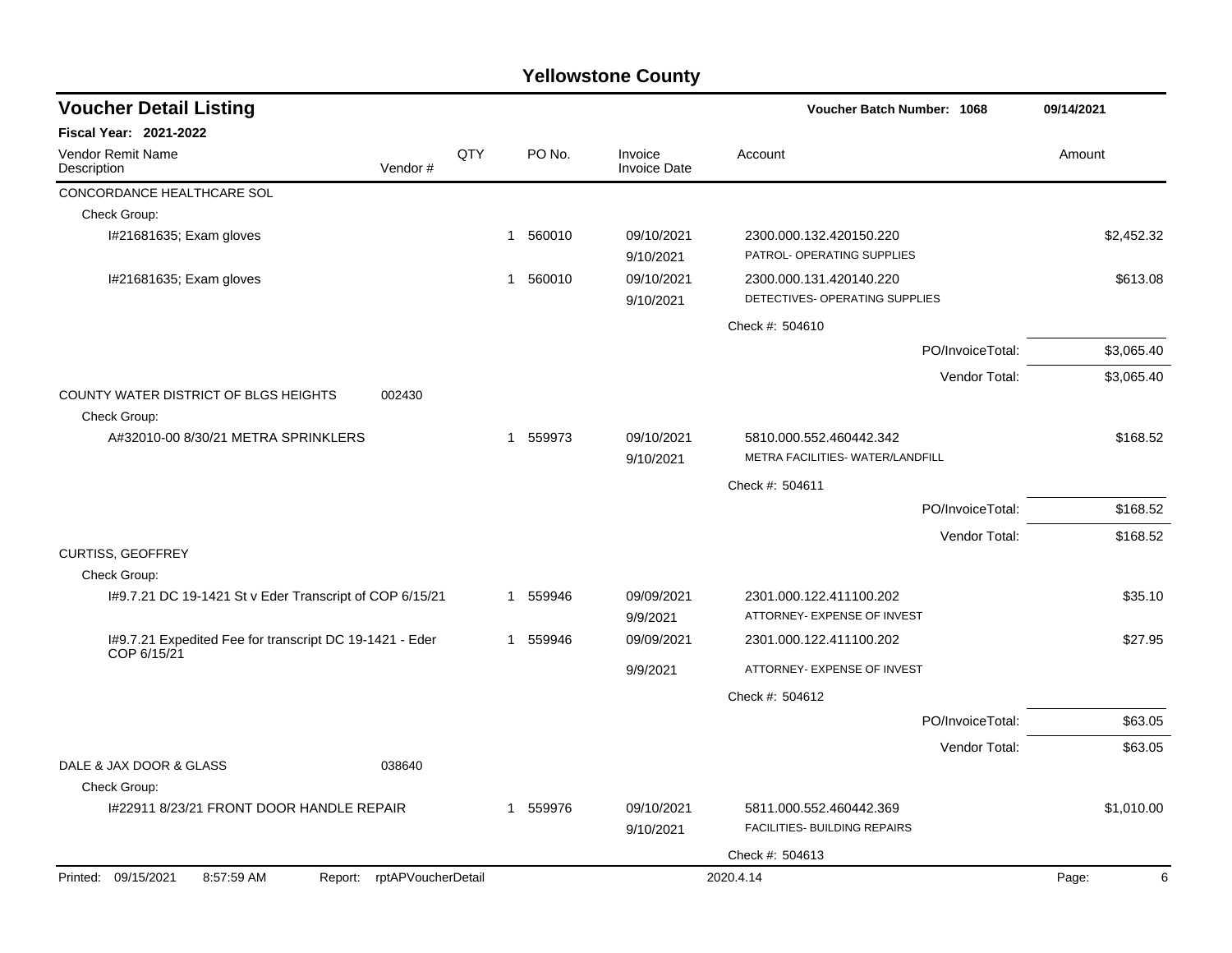| <b>Voucher Detail Listing</b>                                      |            |                       |                                | Voucher Batch Number: 1068                                     | 09/14/2021              |
|--------------------------------------------------------------------|------------|-----------------------|--------------------------------|----------------------------------------------------------------|-------------------------|
| <b>Fiscal Year: 2021-2022</b>                                      |            |                       |                                |                                                                |                         |
| <b>Vendor Remit Name</b><br>Vendor#<br>Description                 | <b>QTY</b> | PO No.                | Invoice<br><b>Invoice Date</b> | Account                                                        | Amount                  |
|                                                                    |            |                       |                                | PO/InvoiceTotal:                                               | \$1,010.00              |
|                                                                    |            |                       |                                | Vendor Total:                                                  | \$1,010.00              |
| DESERT MOUNTAIN BROADCASTING LLC<br>Check Group:                   |            |                       |                                |                                                                |                         |
| I#IN-200040596 8/31/21 FAIR AD 941.1KSKY                           |            | 1 559984              | 09/10/2021<br>9/10/2021        | 5810.000.557.460442.337<br>METRA FAIR- PUBLICITY/ADVERTISING   | \$824.50                |
| I#IN-200040872 8/31/21 FAIR AD PLANET 106.9                        |            | 1 559984              | 09/10/2021<br>9/10/2021        | 5810.000.557.460442.357<br>METRA FAIR- OTHER PROFESSIONAL SVCS | \$452.20                |
| I#IN-200040866 8/31/21 KESHA AD PLANET 106.9                       |            | 559984<br>1           | 09/10/2021<br>9/10/2021        | 5810.000.557.460442.337<br>METRA FAIR- PUBLICITY/ADVERTISING   | \$1.071.85              |
| I#IN-200040495 8/31/21 FAIR AD KBEAR                               |            | 559984<br>$\mathbf 1$ | 09/10/2021<br>9/10/2021        | 5810.000.557.460442.357<br>METRA FAIR- OTHER PROFESSIONAL SVCS | \$455.60                |
| I#200041024 8/31/21 SNAPPLE DAY FAIR ADV MY105.9                   |            | 1 559984              | 09/10/2021<br>9/10/2021        | 5810.000.557.460442.357<br>METRA FAIR- OTHER PROFESSIONAL SVCS | \$497.25                |
|                                                                    |            |                       |                                | Check #: 504614                                                |                         |
|                                                                    |            |                       |                                | PO/InvoiceTotal:                                               | \$3,301.40              |
|                                                                    |            |                       |                                | Vendor Total:                                                  | \$3,301.40              |
| DOUBLETREE BY HILTON BILLINGS<br>Check Group:                      |            |                       |                                |                                                                |                         |
| Folio #312763B - M Tryan Lodging - DC 20-1544 ST v A               |            | 1 559944              | 09/09/2021                     | 2301.000.122.411100.394                                        | \$618.36                |
| Wilson 8.8-8.10.21                                                 |            |                       | 9/9/2021                       | ATTORNEY- WITNESS & JURY FEES                                  |                         |
|                                                                    |            |                       |                                | Check #: 504615                                                |                         |
|                                                                    |            |                       |                                | PO/InvoiceTotal:                                               | \$618.36                |
| <b>E &amp; JK ENTERPRISES INC</b>                                  |            |                       |                                | Vendor Total:                                                  | \$618.36                |
| Check Group:                                                       |            |                       |                                |                                                                |                         |
| I#Q613493 8/31/21 STOCKMAN BANK FAIR DELIVERIES                    |            | 1 559978              | 09/10/2021<br>9/10/2021        | 5810.000.557.460442.397<br>METRA FAIR- FIXED CONTRACT SERVICES | \$1,260.00              |
|                                                                    |            |                       |                                | Check #: 504616                                                |                         |
| Printed: 09/15/2021<br>8:57:59 AM<br>rptAPVoucherDetail<br>Report: |            |                       |                                | 2020.4.14                                                      | $\overline{7}$<br>Page: |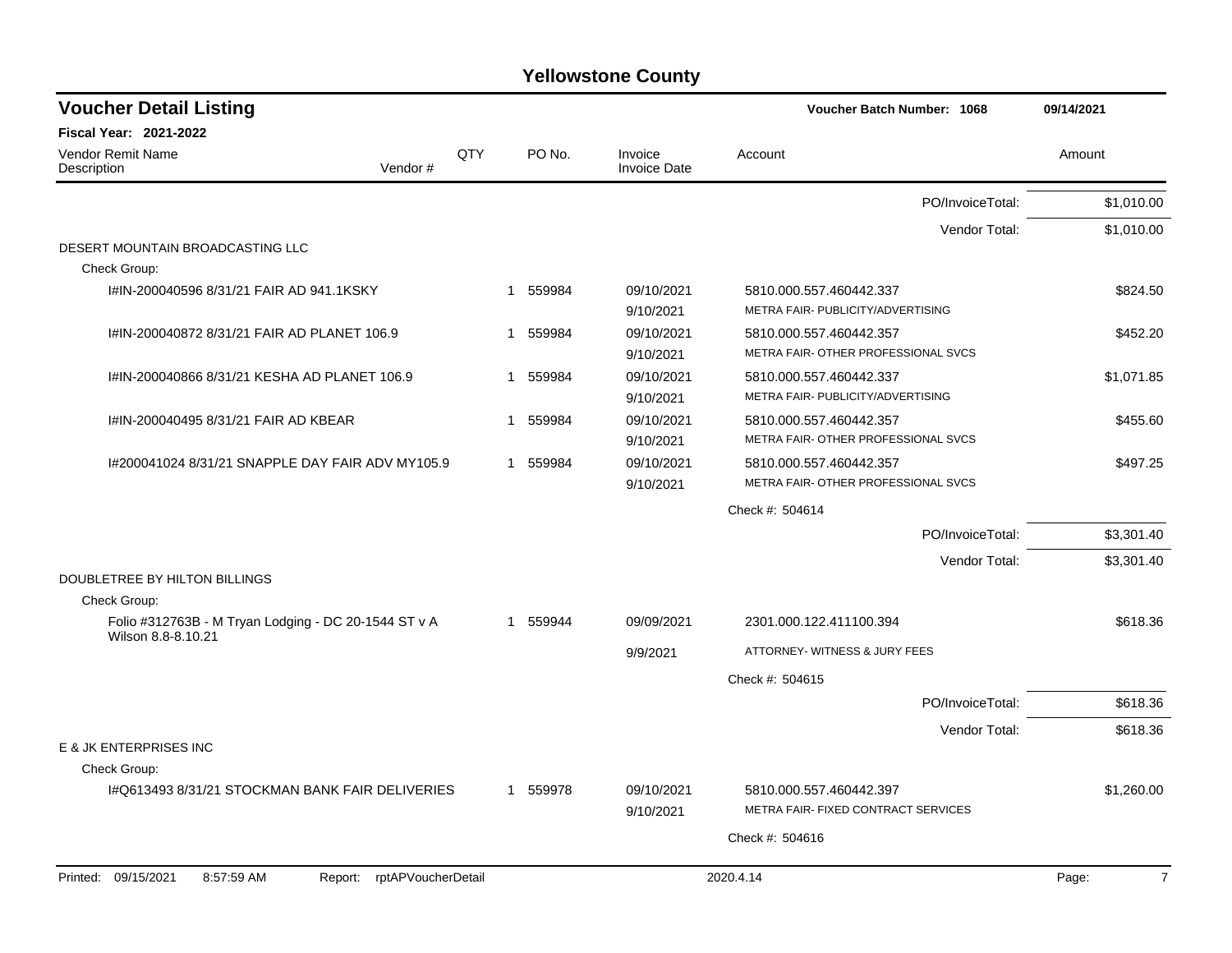| <b>Voucher Detail Listing</b>                                      |                            |     |             |                                | <b>Voucher Batch Number: 1068</b>                               |                  | 09/14/2021  |
|--------------------------------------------------------------------|----------------------------|-----|-------------|--------------------------------|-----------------------------------------------------------------|------------------|-------------|
| <b>Fiscal Year: 2021-2022</b>                                      |                            |     |             |                                |                                                                 |                  |             |
| Vendor Remit Name<br>Description                                   | Vendor#                    | QTY | PO No.      | Invoice<br><b>Invoice Date</b> | Account                                                         |                  | Amount      |
|                                                                    |                            |     |             |                                |                                                                 | PO/InvoiceTotal: | \$1,260.00  |
|                                                                    |                            |     |             |                                |                                                                 | Vendor Total:    | \$1,260.00  |
| ECOLAB INSTITUTIONAL DIVISION<br>Check Group:                      | 035876                     |     |             |                                |                                                                 |                  |             |
| INV# 6263358303 8/30/21; Soap/Hand Sanitizers 30 ea.               |                            |     | 1 559988    | 09/10/2021                     | 5810.000.552.460442.398                                         |                  | \$156.88    |
|                                                                    |                            |     |             | 9/10/2021                      | METRA FACILITIES- VARIABLE CONTRACT SERVICE                     |                  |             |
|                                                                    |                            |     |             |                                | Check #: 504617                                                 |                  |             |
|                                                                    |                            |     |             |                                |                                                                 | PO/InvoiceTotal: | \$156.88    |
|                                                                    |                            |     |             |                                |                                                                 | Vendor Total:    | \$156.88    |
| <b>FISHER'S TECHNOLOGY</b>                                         |                            |     |             |                                |                                                                 |                  |             |
| Check Group:<br>I#940666 Canon copies                              |                            |     | 1 560014    | 09/10/2021                     | 2290.000.410.450400.363                                         |                  | \$46.59     |
|                                                                    |                            |     |             | 9/10/2021                      | <b>EXTENSION- MACHINE MAINT</b>                                 |                  |             |
|                                                                    |                            |     |             |                                | Check #: 504618                                                 |                  |             |
|                                                                    |                            |     |             |                                |                                                                 | PO/InvoiceTotal: | \$46.59     |
|                                                                    |                            |     |             |                                |                                                                 | Vendor Total:    | \$46.59     |
| <b>GENERAL DISTRIBUTING CO</b>                                     | 045250                     |     |             |                                |                                                                 |                  |             |
| Check Group:                                                       |                            |     |             |                                |                                                                 |                  |             |
| I#1033082 8/31/21 WELDING SUPPLIES                                 |                            |     | 1 559977    | 09/10/2021                     | 5810.000.552.460442.220<br>METRA FACILITIES- OPERATING SUPPLIES |                  | \$460.35    |
|                                                                    |                            |     |             | 9/10/2021                      |                                                                 |                  |             |
|                                                                    |                            |     |             |                                | Check #: 504619                                                 | PO/InvoiceTotal: | \$460.35    |
|                                                                    |                            |     |             |                                |                                                                 |                  |             |
| <b>GREAT WEST ENGINEERING</b>                                      |                            |     |             |                                |                                                                 | Vendor Total:    | \$460.35    |
| Check Group:                                                       |                            |     |             |                                |                                                                 |                  |             |
| I#24563 PROJECT #1-20231 ALKALI CREEK BRIDGE<br>#28-02 ENGINEERING |                            |     | 1 559820    | 09/03/21                       | 2130.000.402.430244.354                                         |                  | \$10,125.50 |
|                                                                    |                            |     |             | 9/3/2021                       | BRIDGE- ENGINEERING/TESTING                                     |                  |             |
| I#24566 BRIDGE 28-32 ENGINEERING                                   |                            |     | 559820<br>1 | 09/03/21                       | 2130.000.402.430244.354                                         |                  | \$5,823.00  |
|                                                                    |                            |     |             | 9/3/2021                       | BRIDGE- ENGINEERING/TESTING                                     |                  |             |
| Printed: 09/15/2021<br>8:57:59 AM                                  | Report: rptAPVoucherDetail |     |             |                                | 2020.4.14                                                       |                  | Page:<br>8  |
|                                                                    |                            |     |             |                                |                                                                 |                  |             |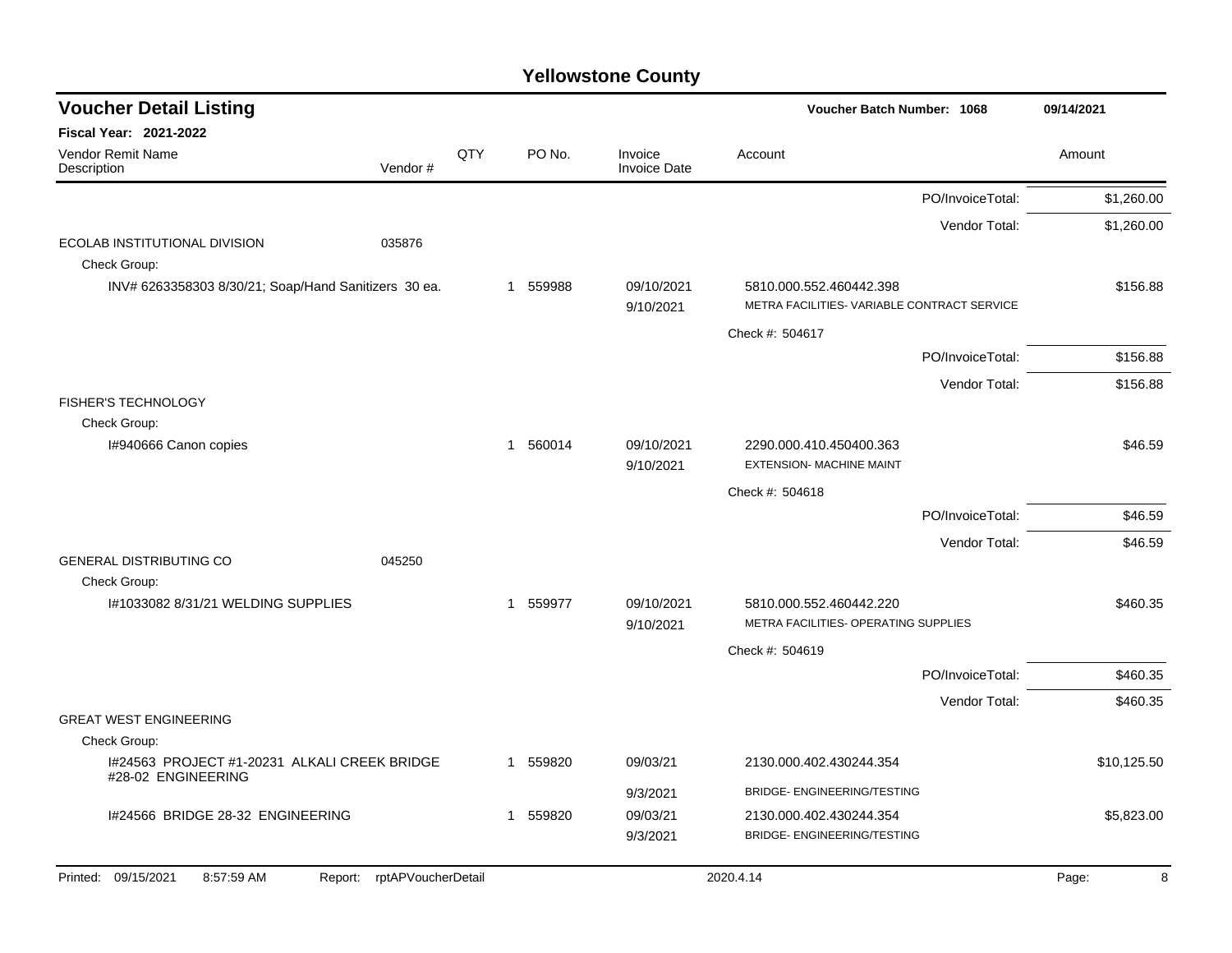| <b>Voucher Detail Listing</b>                |                    |     |                        |                                | Voucher Batch Number: 1068                                | 09/14/2021   |
|----------------------------------------------|--------------------|-----|------------------------|--------------------------------|-----------------------------------------------------------|--------------|
| <b>Fiscal Year: 2021-2022</b>                |                    |     |                        |                                |                                                           |              |
| Vendor Remit Name<br>Description             | Vendor#            | QTY | PO No.                 | Invoice<br><b>Invoice Date</b> | Account                                                   | Amount       |
|                                              |                    |     |                        |                                | Check #: 504620                                           |              |
|                                              |                    |     |                        |                                | PO/InvoiceTotal:                                          | \$15,948.50  |
|                                              |                    |     |                        |                                | Vendor Total:                                             | \$15,948.50  |
| <b>HOLIDAY COMPANIES</b><br>Check Group:     | 003465             |     |                        |                                |                                                           |              |
| A#1400024784975; Aug 2021 - Admin            |                    |     | 559987<br>1            | 09/10/2021<br>9/10/2021        | 2300.000.130.420110.231<br>ADMIN- GAS/OIL/GREASE          | \$502.37     |
| A#1400024784975; Aug 2021 - Admin            |                    |     | 559987<br>$\mathbf 1$  | 09/10/2021<br>9/10/2021        | 2300.000.130.420110.231<br>ADMIN- GAS/OIL/GREASE          | (\$35.53)    |
| A#1400024784975; Aug 2021 - Dets             |                    |     | 559987<br>$\mathbf{1}$ | 09/10/2021<br>9/10/2021        | 2300.000.131.420140.231<br>DETECTIVES- GAS/OIL/GREASE     | \$972.28     |
| A#1400024784975; Aug 2021 - Dets             |                    | 1   | 559987                 | 09/10/2021<br>9/10/2021        | 2300.000.131.420140.231<br>DETECTIVES- GAS/OIL/GREASE     | (\$68.77)    |
| A#1400024784975; Aug 2021 - Patrol           |                    |     | 559987<br>1            | 09/10/2021<br>9/10/2021        | 2300.000.132.420150.231<br>PATROL- GAS/OIL/GREASE         | \$17,450.78  |
| A#1400024784975; Aug 2021 - Patrol           |                    |     | 559987<br>1            | 09/10/2021<br>9/10/2021        | 2300.000.132.420150.231<br>PATROL- GAS/OIL/GREASE         | (\$1,234.22) |
| A#1400024784975; Aug 2021 - Civil            |                    |     | 559987<br>1            | 09/10/2021<br>9/10/2021        | 2300.000.133.420160.231<br>CIVIL- GAS/OIL/GREASE          | \$988.50     |
| A#1400024784975; Aug 2021 - Civil            |                    |     | 559987<br>1            | 09/10/2021<br>9/10/2021        | 2300.000.133.420160.231<br>CIVIL- GAS/OIL/GREASE          | (\$69.91)    |
| A#1400024784975; Aug 2021 - Jail             |                    |     | 1 559987               | 09/10/2021<br>9/10/2021        | 2300.000.136.420200.231<br>DETENTION- GAS/OIL/GREASE      | \$918.44     |
| A#1400024784975; Aug 2021 - Jail             |                    |     | 1 559987               | 09/10/2021<br>9/10/2021        | 2300.000.136.420200.231<br>DETENTION- GAS/OIL/GREASE      | (\$64.96)    |
| A#1400024784975; Aug 2021 - ACO              |                    |     | 1 559987               | 09/10/2021<br>9/10/2021        | 2300.000.137.440600.231<br>ANIMAL CONTROL- GAS/OIL/GREASE | \$420.27     |
| A#1400024784975; Aug 2021 - ACO              |                    |     | 559987<br>$\mathbf{1}$ | 09/10/2021<br>9/10/2021        | 2300.000.137.440600.231<br>ANIMAL CONTROL- GAS/OIL/GREASE | (\$29.72)    |
|                                              |                    |     |                        |                                | Check #: 504621                                           |              |
|                                              |                    |     |                        |                                | PO/InvoiceTotal:                                          | \$19,749.53  |
| Printed: 09/15/2021<br>8:57:59 AM<br>Report: | rptAPVoucherDetail |     |                        |                                | 2020.4.14                                                 | 9<br>Page:   |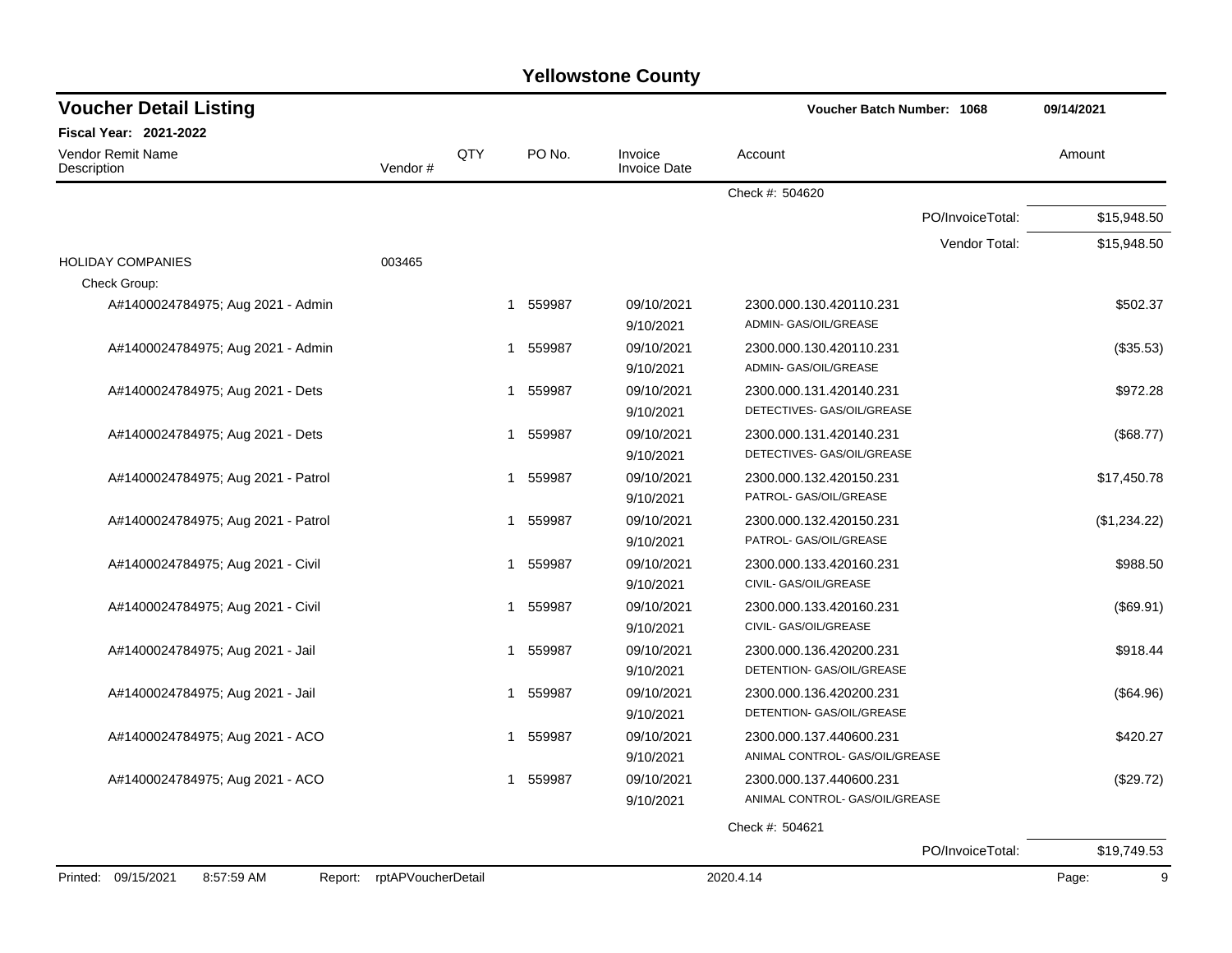| <b>Voucher Detail Listing</b>                                     |                    |     |                        | Voucher Batch Number: 1068     |                                                    |                  |             |  |
|-------------------------------------------------------------------|--------------------|-----|------------------------|--------------------------------|----------------------------------------------------|------------------|-------------|--|
| <b>Fiscal Year: 2021-2022</b>                                     |                    |     |                        |                                |                                                    |                  |             |  |
| <b>Vendor Remit Name</b><br>Description                           | Vendor#            | QTY | PO No.                 | Invoice<br><b>Invoice Date</b> | Account                                            |                  | Amount      |  |
|                                                                   |                    |     |                        |                                |                                                    | Vendor Total:    | \$19,749.53 |  |
| JARES FENCE CO INC                                                | 022623             |     |                        |                                |                                                    |                  |             |  |
| Check Group:                                                      |                    |     |                        |                                |                                                    |                  |             |  |
| INV#340689/1/21 FENCE REPAIR FM ACCIDENT PO#<br>28154             |                    |     | 559994<br>$\mathbf{1}$ | 09/10/2021                     | 5811.000.552.460442.365                            |                  | \$4,657.00  |  |
|                                                                   |                    |     |                        | 9/10/2021                      | FACILITIES- GROUND MAINT                           |                  |             |  |
| INV#340689/1/21 FENCE NEW STORAGE BLDG PO#<br>28155               |                    |     | 559994<br>$\mathbf{1}$ | 09/10/2021                     | 5811.000.552.460442.365                            |                  | \$190.00    |  |
|                                                                   |                    |     |                        | 9/10/2021                      | FACILITIES- GROUND MAINT                           |                  |             |  |
|                                                                   |                    |     |                        |                                | Check #: 504622                                    |                  |             |  |
|                                                                   |                    |     |                        |                                |                                                    | PO/InvoiceTotal: | \$4,847.00  |  |
|                                                                   |                    |     |                        |                                |                                                    | Vendor Total:    | \$4,847.00  |  |
| <b>KONE PASADENA</b>                                              |                    |     |                        |                                |                                                    |                  |             |  |
| Check Group:<br>1#1158202207 8/27/21 FREIGHT ELEVATOR REPAIR      |                    |     | 1 559985               | 09/10/2021                     | 5811.000.552.460442.369                            |                  | \$2,534.84  |  |
|                                                                   |                    |     |                        | 9/10/2021                      | FACILITIES- BUILDING REPAIRS                       |                  |             |  |
|                                                                   |                    |     |                        |                                | Check #: 504623                                    |                  |             |  |
|                                                                   |                    |     |                        |                                |                                                    | PO/InvoiceTotal: | \$2,534.84  |  |
|                                                                   |                    |     |                        |                                |                                                    | Vendor Total:    | \$2,534.84  |  |
| <b>KUSTOM SIGNALS INC</b>                                         | 035167             |     |                        |                                |                                                    |                  |             |  |
| Check Group:                                                      |                    |     |                        |                                |                                                    |                  |             |  |
| I#587426 C#20002 speed trailer parts                              |                    |     | 1 559989               | 09/10/2021<br>9/10/2021        | 2300.000.132.420150.361<br>PATROL- VEHICLE REPAIRS |                  | \$586.00    |  |
|                                                                   |                    |     |                        |                                | Check #: 504624                                    |                  |             |  |
|                                                                   |                    |     |                        |                                |                                                    | PO/InvoiceTotal: | \$586.00    |  |
|                                                                   |                    |     |                        |                                |                                                    | Vendor Total:    | \$586.00    |  |
| <b>LAST CALL LOCATING INC</b>                                     |                    |     |                        |                                |                                                    |                  |             |  |
| Check Group:                                                      |                    |     |                        |                                |                                                    |                  |             |  |
| I#1148 9/1/21 HIGH VOLTAGE LINE LOCATING<br>RACETRACK/BEER GARDEN |                    |     | 1 559979               | 09/10/2021                     | 5810.000.557.460442.397                            |                  | \$300.00    |  |
|                                                                   |                    |     |                        | 9/10/2021                      | METRA FAIR- FIXED CONTRACT SERVICES                |                  |             |  |
|                                                                   |                    |     |                        |                                | Check #: 504625                                    |                  |             |  |
| Printed: 09/15/2021<br>8:57:59 AM<br>Report:                      | rptAPVoucherDetail |     |                        |                                | 2020.4.14                                          |                  | Page:<br>10 |  |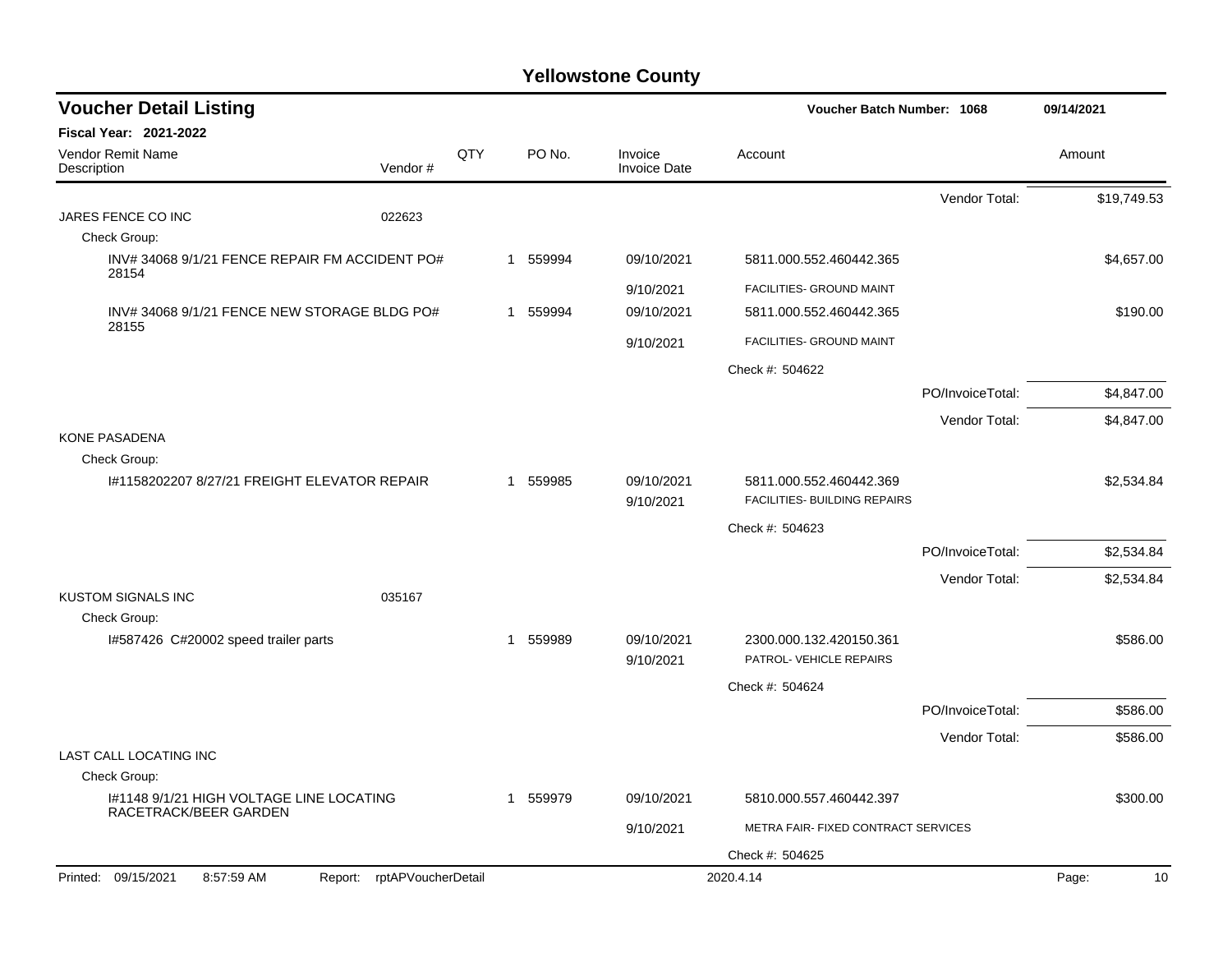| <b>Voucher Detail Listing</b>                         |                    |              |          |                                | Voucher Batch Number: 1068                                     |                  | 09/14/2021  |
|-------------------------------------------------------|--------------------|--------------|----------|--------------------------------|----------------------------------------------------------------|------------------|-------------|
| <b>Fiscal Year: 2021-2022</b>                         |                    |              |          |                                |                                                                |                  |             |
| Vendor Remit Name<br>Description                      | Vendor#            | QTY          | PO No.   | Invoice<br><b>Invoice Date</b> | Account                                                        |                  | Amount      |
|                                                       |                    |              |          |                                |                                                                | PO/InvoiceTotal: | \$300.00    |
|                                                       |                    |              |          |                                |                                                                | Vendor Total:    | \$300.00    |
| LINDER, MIKE                                          | 021322             |              |          |                                |                                                                |                  |             |
| Check Group:                                          |                    |              |          |                                |                                                                |                  |             |
| Per diem MBCC conf. Fairmont 9/27-28/21 ML            |                    |              | 1 559986 | 09/10/2021<br>9/10/2021        | 2300.000.130.420110.370<br><b>ADMIN-TRAVEL</b>                 |                  | \$36.00     |
|                                                       |                    |              |          |                                | Check #: 504626                                                |                  |             |
|                                                       |                    |              |          |                                |                                                                | PO/InvoiceTotal: | \$36.00     |
|                                                       |                    |              |          |                                |                                                                | Vendor Total:    | \$36.00     |
| <b>MOJO 92.5</b>                                      |                    |              |          |                                |                                                                |                  |             |
| Check Group:                                          |                    |              |          |                                |                                                                |                  |             |
| I#21080209 8/31/21 FAIR ADV                           |                    |              | 1 559980 | 09/10/2021                     | 5810.000.557.460442.357<br>METRA FAIR- OTHER PROFESSIONAL SVCS |                  | \$476.85    |
|                                                       |                    |              |          | 9/10/2021                      |                                                                |                  |             |
|                                                       |                    |              |          |                                | Check #: 504627                                                |                  |             |
|                                                       |                    |              |          |                                |                                                                | PO/InvoiceTotal: | \$476.85    |
|                                                       |                    |              |          |                                |                                                                | Vendor Total:    | \$476.85    |
| MONTANA MOBILE DOCUMENT SHREDDING INC<br>Check Group: |                    |              |          |                                |                                                                |                  |             |
| I#63401; Shredding 9/8/21                             |                    | 179          | 560006   | 09/10/2021                     | 2300.000.135.420180.399                                        |                  | \$34.01     |
|                                                       |                    |              |          | 9/10/2021                      | MISC- CONTRACT SERVICE                                         |                  |             |
|                                                       |                    |              |          |                                | Check #: 504628                                                |                  |             |
|                                                       |                    |              |          |                                |                                                                | PO/InvoiceTotal: | \$34.01     |
|                                                       |                    |              |          |                                |                                                                | Vendor Total:    | \$34.01     |
| <b>MOUNTAIN ALARM</b>                                 |                    |              |          |                                |                                                                |                  |             |
| Check Group:                                          |                    |              |          |                                |                                                                |                  |             |
| INV# 2523663 9/1/21 SEPTEMBER SECURITY                |                    | 1            | 560016   | 09/10/2021                     | 5810.000.552.460442.398                                        |                  | \$22.00     |
|                                                       |                    |              |          | 9/10/2021                      | METRA FACILITIES- VARIABLE CONTRACT SERVICE                    |                  |             |
| INV# 2523663 9/1/21 SEPTEMBER SECURITY                |                    | $\mathbf{1}$ | 560016   | 09/10/2021                     | 5810.000.556.460442.398                                        |                  | \$75.15     |
|                                                       |                    |              |          | 9/10/2021                      | METRA ADMISSIONS- VARIABLE CONTRACT<br><b>SERVICES</b>         |                  |             |
| Printed: 09/15/2021<br>8:57:59 AM<br>Report:          | rptAPVoucherDetail |              |          |                                | 2020.4.14                                                      |                  | Page:<br>11 |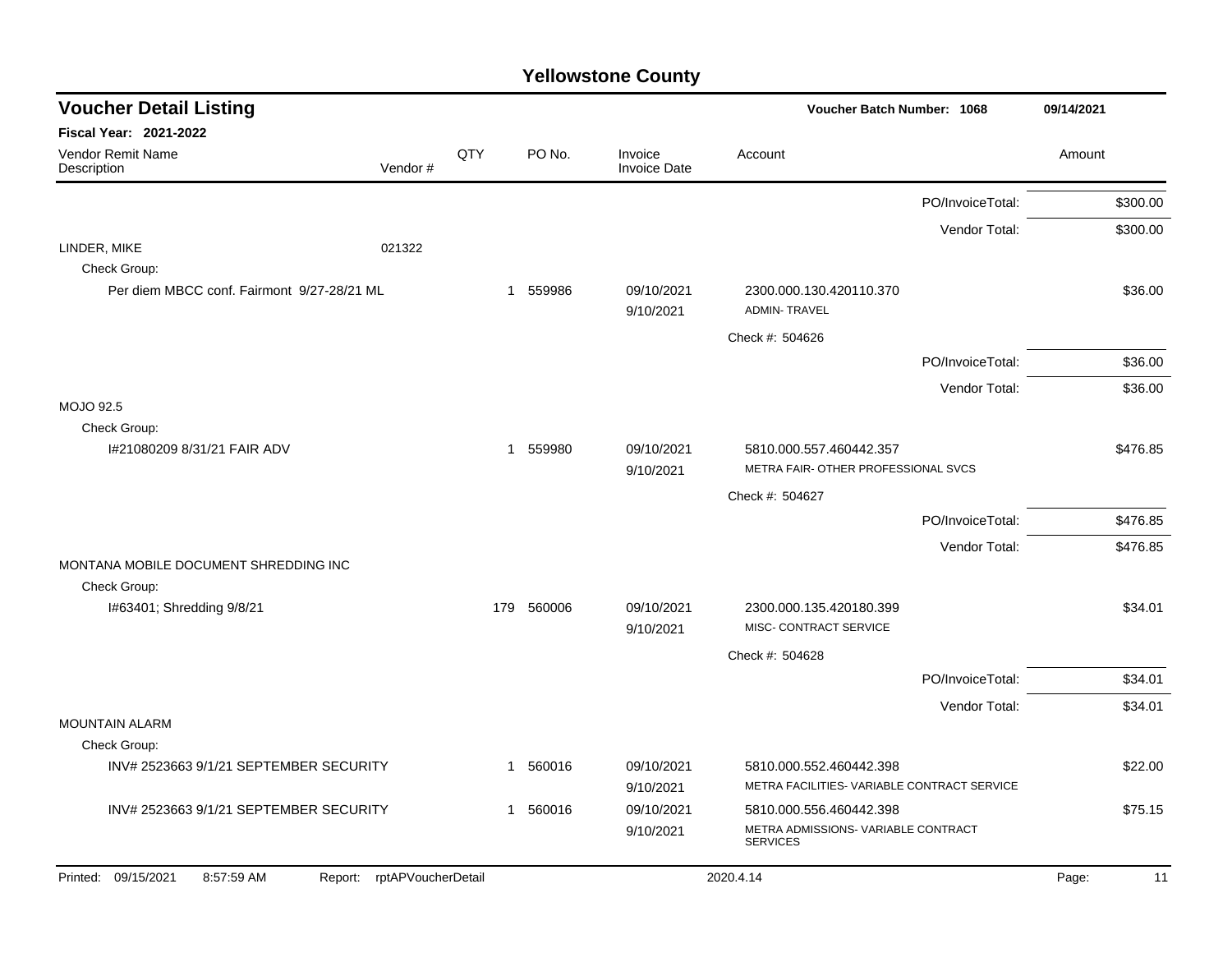| <b>Voucher Detail Listing</b>                                  |                               |     |              |                                | Voucher Batch Number: 1068           |                  | 09/14/2021  |
|----------------------------------------------------------------|-------------------------------|-----|--------------|--------------------------------|--------------------------------------|------------------|-------------|
| <b>Fiscal Year: 2021-2022</b>                                  |                               |     |              |                                |                                      |                  |             |
| Vendor Remit Name<br>Description                               | Vendor#                       | QTY | PO No.       | Invoice<br><b>Invoice Date</b> | Account                              |                  | Amount      |
| INV# 264870 8/23/21 BIGGER SCREW TO HOLD STRIKE                |                               |     | 1 560016     | 09/10/2021                     | 5811.000.552.460442.369              |                  | \$130.00    |
|                                                                |                               |     |              | 9/10/2021                      | FACILITIES- BUILDING REPAIRS         |                  |             |
| INV# 263139 8/25/21 CAMERA REPAIR                              |                               |     | 1 560016     | 09/10/2021                     | 5811.000.552.460442.369              |                  | \$1,025.00  |
|                                                                |                               |     |              | 9/10/2021                      | FACILITIES- BUILDING REPAIRS         |                  |             |
|                                                                |                               |     |              |                                | Check #: 504629                      |                  |             |
|                                                                |                               |     |              |                                |                                      | PO/InvoiceTotal: | \$1,252.15  |
|                                                                |                               |     |              |                                |                                      | Vendor Total:    | \$1,252.15  |
| <b>NAPA AUTO PARTS</b><br>Check Group:                         | 020015                        |     |              |                                |                                      |                  |             |
| 1#4124-00-196639 8/10/21 SPARE AIR FILTERS                     |                               |     | 1 559972     | 09/10/2021                     | 5810.000.552.460442.220              |                  | \$78.64     |
|                                                                |                               |     |              | 9/10/2021                      | METRA FACILITIES- OPERATING SUPPLIES |                  |             |
|                                                                |                               |     |              |                                | Check #: 504630                      |                  |             |
|                                                                |                               |     |              |                                |                                      | PO/InvoiceTotal: | \$78.64     |
|                                                                |                               |     |              |                                |                                      | Vendor Total:    | \$78.64     |
| NORTHERN HOTEL<br>Check Group:                                 | 045076                        |     |              |                                |                                      |                  |             |
| Folio #294023 - W Dutton St v C Pearson DC 19-0315<br>8.3.21   |                               |     | 1 559932     | 09/09/2021                     | 2301.000.122.411100.394              |                  | \$314.12    |
|                                                                |                               |     |              | 9/9/2021                       | ATTORNEY- WITNESS & JURY FEES        |                  |             |
|                                                                |                               |     |              |                                | Check #: 504631                      |                  |             |
|                                                                |                               |     |              |                                |                                      | PO/InvoiceTotal: | \$314.12    |
|                                                                |                               |     |              |                                |                                      | Vendor Total:    | \$314.12    |
| NORTHWEST PIPE                                                 | 004720                        |     |              |                                |                                      |                  |             |
| Check Group:                                                   |                               |     |              |                                |                                      |                  |             |
| INV# 7589255 9/2/21 CLOSET REPAIRS FOR NEW<br><b>BATHROOMS</b> |                               |     | 559991<br>-1 | 09/10/2021                     | 5811.000.552.460442.369              |                  | \$189.92    |
|                                                                |                               |     |              | 9/10/2021                      | FACILITIES- BUILDING REPAIRS         |                  |             |
|                                                                |                               |     |              |                                | Check #: 504632                      |                  |             |
|                                                                |                               |     |              |                                |                                      | PO/InvoiceTotal: | \$189.92    |
|                                                                |                               |     |              |                                |                                      | Vendor Total:    | \$189.92    |
| NORTHWESTERN ENERGY                                            | 045035                        |     |              |                                |                                      |                  |             |
| 8:57:59 AM<br>Printed: 09/15/2021                              | rptAPVoucherDetail<br>Report: |     |              |                                | 2020.4.14                            |                  | Page:<br>12 |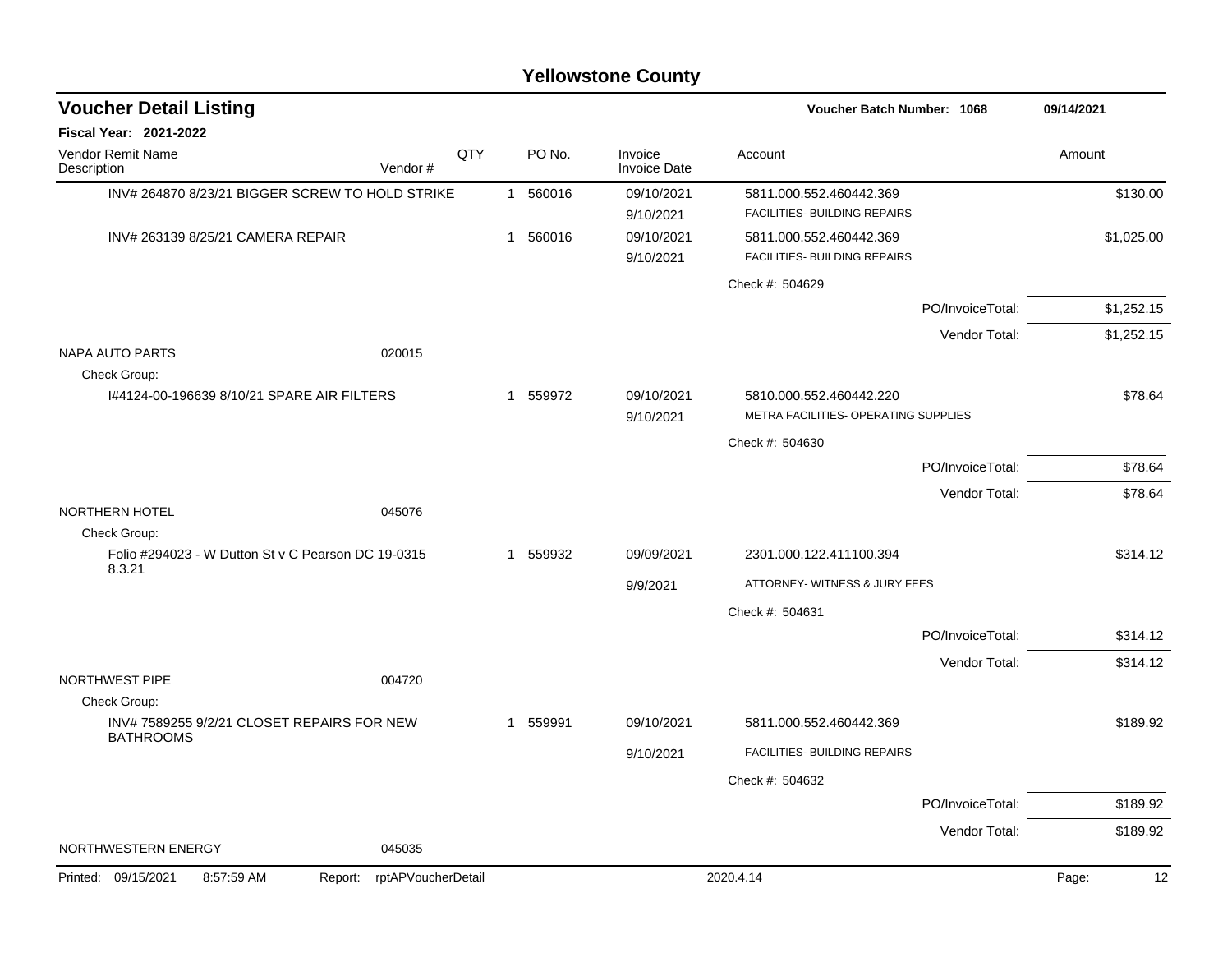| <b>Yellowstone County</b> |  |
|---------------------------|--|
|---------------------------|--|

| <b>Voucher Detail Listing</b>                                   |     |          |                                | Voucher Batch Number: 1068                                |                  | 09/14/2021 |         |
|-----------------------------------------------------------------|-----|----------|--------------------------------|-----------------------------------------------------------|------------------|------------|---------|
| <b>Fiscal Year: 2021-2022</b>                                   |     |          |                                |                                                           |                  |            |         |
| Vendor Remit Name<br>Vendor#<br>Description                     | QTY | PO No.   | Invoice<br><b>Invoice Date</b> | Account                                                   |                  | Amount     |         |
| Check Group:                                                    |     |          |                                |                                                           |                  |            |         |
| A#2010020-2 208 1/2 N 24TH ST 9/1/21                            |     | 1 559963 | 09/10/2021<br>9/10/2021        | 1000.000.145.411200.341<br>FACILITIES-ELECTRICITY         |                  |            | \$6.00  |
| A#1551217-1 3246 KING AVE E 9/21/21                             |     | 1 559963 | 09/10/2021<br>9/10/2021        | 2300.000.146.411200.341<br>FACILITIES JAIL- ELECTRICITY   |                  |            | \$14.95 |
| A#3454058-3 ASPEN TRAIL 8/30/21                                 |     | 1 559963 | 09/10/2021<br>9/10/2021        | 2689.000.000.460430.362<br>RSID 769M PARK MAINT & REPAIRS |                  |            | \$49.49 |
| A#0945242-6 COURTHOUSE PK LOT 9/1/21                            |     | 1 559963 | 09/10/2021<br>9/10/2021        | 1000.000.145.411200.341<br>FACILITIES-ELECTRICITY         |                  |            | \$13.50 |
|                                                                 |     |          |                                | Check #: 504633                                           |                  |            |         |
|                                                                 |     |          |                                |                                                           | PO/InvoiceTotal: |            | \$83.94 |
| Check Group:                                                    |     |          |                                |                                                           |                  |            |         |
| A#3456425-2 3150 KING AVE E 8/30/21                             |     | 1 559964 | 09/10/2021<br>9/10/2021        | 2300.000.146.411200.341<br>FACILITIES JAIL- ELECTRICITY   |                  |            | \$73.66 |
|                                                                 |     |          |                                | Check #: 504633                                           |                  |            |         |
|                                                                 |     |          |                                |                                                           | PO/InvoiceTotal: |            | \$73.66 |
| Check Group:                                                    |     |          |                                |                                                           |                  |            |         |
| A#1876379-7; 26th St Unmetered 9/2/21                           |     | 1 559965 | 09/10/2021<br>9/10/2021        | 1000.000.145.411200.341<br>FACILITIES-ELECTRICITY         |                  |            | \$36.43 |
|                                                                 |     |          |                                | Check #: 504633                                           |                  |            |         |
|                                                                 |     |          |                                |                                                           | PO/InvoiceTotal: |            | \$36.43 |
| Check Group:                                                    |     |          |                                |                                                           |                  |            |         |
| A#3018494-9 3203 Willow Wood 8/20/21                            |     | 1 559966 | 09/10/2021<br>9/10/2021        | 2689.000.000.460430.362<br>RSID 769M PARK MAINT & REPAIRS |                  |            | \$73.95 |
|                                                                 |     |          |                                | Check #: 504633                                           |                  |            |         |
|                                                                 |     |          |                                |                                                           | PO/InvoiceTotal: |            | \$73.95 |
| Check Group:                                                    |     |          |                                |                                                           |                  |            |         |
| A# 3023744-0 9/2/21 AUGUST ELECTRICITY                          |     | 1 559997 | 09 /10 /2021<br>9/10/2021      | 5810.000.552.460442.341<br>METRA FACILITIES- ELECTRICITY  |                  |            | \$64.89 |
|                                                                 |     |          |                                | Check #: 504633                                           |                  |            |         |
| 8:57:59 AM<br>Report: rptAPVoucherDetail<br>Printed: 09/15/2021 |     |          |                                | 2020.4.14                                                 |                  | Page:      | 13      |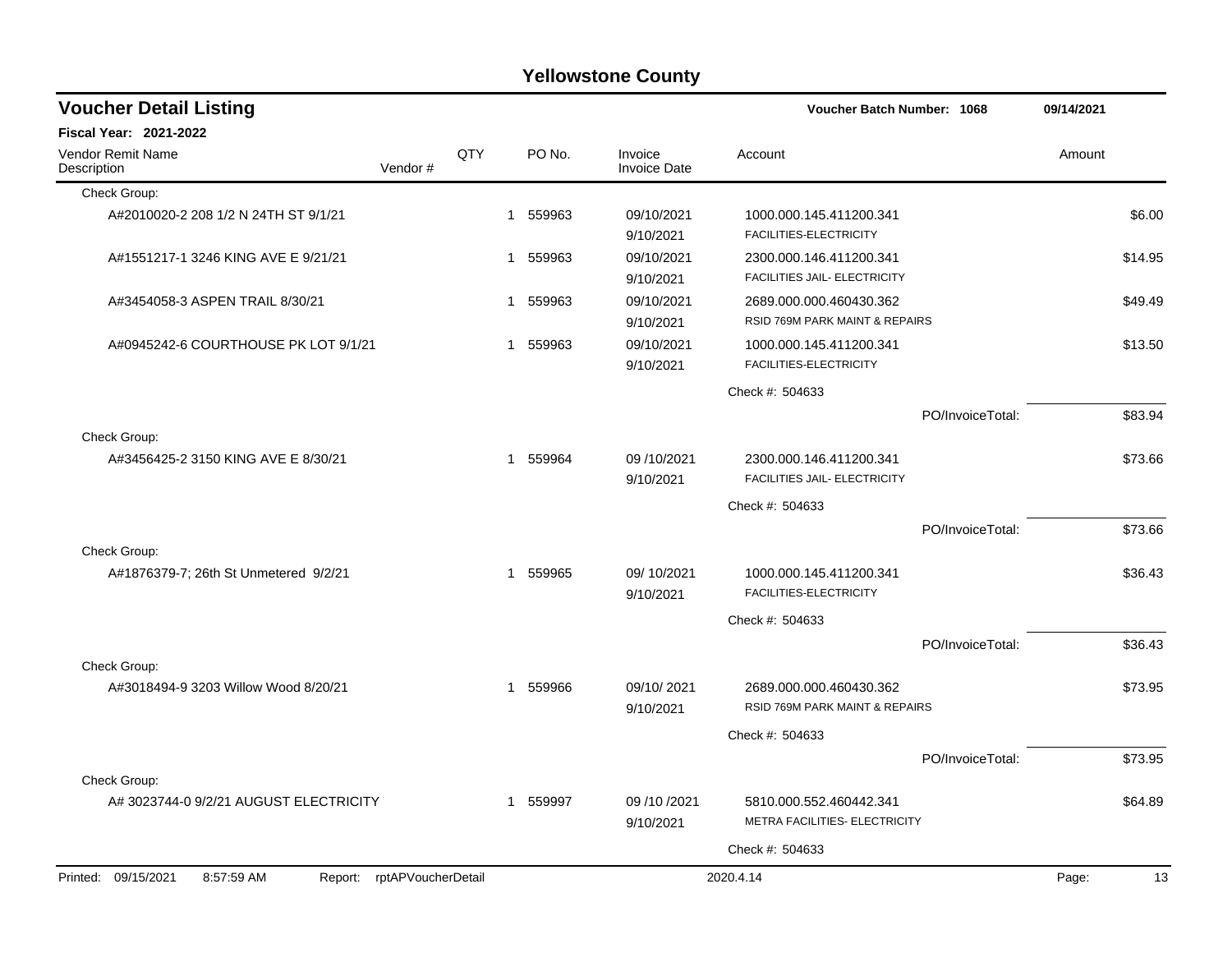| <b>Voucher Detail Listing</b>               |         |     |              |        |                                | Voucher Batch Number: 1068                                          |                  | 09/14/2021 |          |
|---------------------------------------------|---------|-----|--------------|--------|--------------------------------|---------------------------------------------------------------------|------------------|------------|----------|
| Fiscal Year: 2021-2022                      |         |     |              |        |                                |                                                                     |                  |            |          |
| Vendor Remit Name<br>Description            | Vendor# | QTY |              | PO No. | Invoice<br><b>Invoice Date</b> | Account                                                             |                  | Amount     |          |
|                                             |         |     |              |        |                                |                                                                     | PO/InvoiceTotal: |            | \$64.89  |
| Check Group:                                |         |     |              |        |                                |                                                                     |                  |            |          |
| #0676288-4/Electric Bill                    |         |     | 1 559998     |        | 09/10/2021<br>9/10/2021        | 2140.000.403.431100.340<br><b>WEED- UTILITIES</b>                   |                  |            | \$98.85  |
|                                             |         |     |              |        |                                | Check #: 504633                                                     |                  |            |          |
|                                             |         |     |              |        |                                |                                                                     | PO/InvoiceTotal: |            | \$98.85  |
| Check Group:                                |         |     |              |        |                                |                                                                     |                  |            |          |
| A#0759078-9 HILLNER PARK 9/3/21             |         |     | 559999<br>1  |        | 9/10/2021<br>9/10/2021         | 2210.000.405.460463.362<br>LOCKWOOD- MAINT & REPAIRS                |                  |            | \$6.63   |
| A#0645906-9 TWO MOON PARK 9/3/21            |         |     | 1            | 559999 | 9/10/2021                      | 2210.000.405.460430.340                                             |                  |            | \$68.84  |
|                                             |         |     |              |        | 9/10/2021                      | PARKS- UTILITIES                                                    |                  |            |          |
|                                             |         |     |              |        |                                | Check #: 504633                                                     |                  |            |          |
|                                             |         |     |              |        |                                |                                                                     | PO/InvoiceTotal: |            | \$75.47  |
| Check Group:                                |         |     |              |        |                                |                                                                     |                  |            |          |
| A#0996564-1; Facilites Riverside Cem 9/3/21 |         |     | $\mathbf{1}$ | 560000 | 9/10/2021<br>9/10/2021         | 1000.000.728.430901.340<br>RIVERSIDE CEM- UTILITIES                 |                  |            | \$133.98 |
| A#0266699-8; Elect Serv Tanglewood 9/3/21   |         |     | 1            | 560000 | 9/ 10/ 2021                    | 2561.000.000.460430.362                                             |                  |            | \$50.29  |
|                                             |         |     |              |        | 9/10/2021                      | RSID 634M HARRIS PARK MAINT & REPAIRS                               |                  |            |          |
|                                             |         |     |              |        |                                | Check #: 504633                                                     |                  |            |          |
|                                             |         |     |              |        |                                |                                                                     | PO/InvoiceTotal: |            | \$184.27 |
|                                             |         |     |              |        |                                |                                                                     | Vendor Total:    |            | \$691.46 |
| RDO EQUIPMENT CO.                           |         |     |              |        |                                |                                                                     |                  |            |          |
| Check Group:                                |         |     |              |        |                                |                                                                     |                  |            |          |
| INV# P8080912 8/10/21 CUTTING EDGE/BOLT     |         |     | 1 560015     |        | 09/13/2021<br>9/13/2021        | 5810.000.552.460442.369<br>METRA FACILITIES- BUILDING/EQUIP REPAIRS |                  |            | \$971.74 |
|                                             |         |     |              |        |                                | Check #: 504634                                                     |                  |            |          |
|                                             |         |     |              |        |                                |                                                                     | PO/InvoiceTotal: |            | \$971.74 |
|                                             |         |     |              |        |                                |                                                                     | Vendor Total:    |            | \$971.74 |
| <b>SETCOM CORPORATION</b>                   |         |     |              |        |                                |                                                                     |                  |            |          |
|                                             |         |     |              |        |                                |                                                                     |                  |            |          |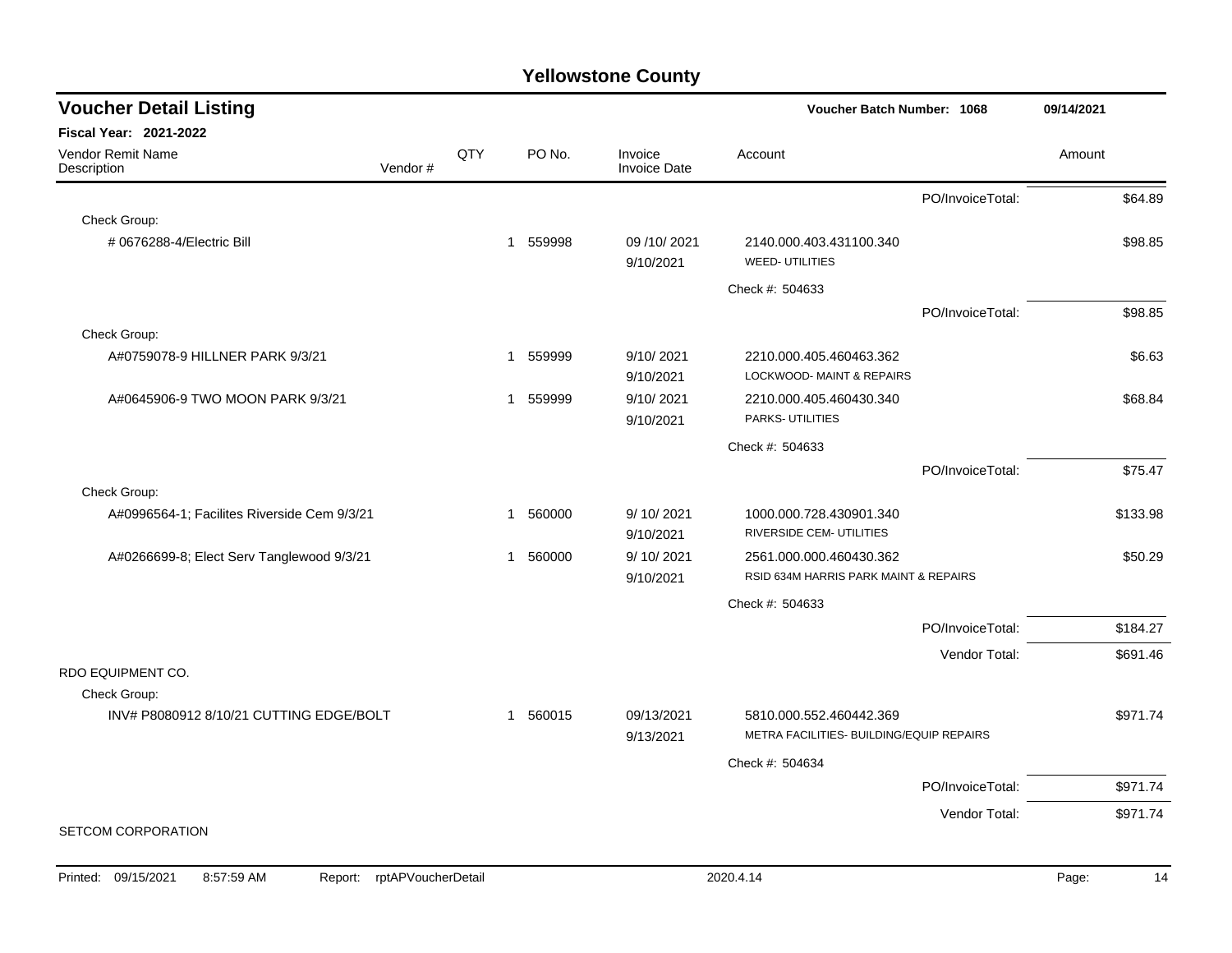| <b>Voucher Detail Listing</b>                  |                            |     |                        |                                | Voucher Batch Number: 1068                         | 09/14/2021       |        |          |
|------------------------------------------------|----------------------------|-----|------------------------|--------------------------------|----------------------------------------------------|------------------|--------|----------|
| Fiscal Year: 2021-2022                         |                            |     |                        |                                |                                                    |                  |        |          |
| Vendor Remit Name<br>Description               | Vendor#                    | QTY | PO No.                 | Invoice<br><b>Invoice Date</b> | Account                                            |                  | Amount |          |
| Check Group:                                   |                            |     |                        |                                |                                                    |                  |        |          |
| I#46259; Windscreen microphone & retainer ring |                            |     | 1 560007               | 09/10/2021<br>9/10/2021        | 2300.000.132.420150.361<br>PATROL- VEHICLE REPAIRS |                  |        | \$55.54  |
|                                                |                            |     |                        |                                | Check #: 504635                                    |                  |        |          |
|                                                |                            |     |                        |                                |                                                    | PO/InvoiceTotal: |        | \$55.54  |
|                                                |                            |     |                        |                                |                                                    | Vendor Total:    |        | \$55.54  |
| <b>SGCD</b>                                    |                            |     |                        |                                |                                                    |                  |        |          |
| Check Group:                                   |                            |     |                        |                                |                                                    |                  |        |          |
| REG MACD AREA IV MTG BIG TIMBER 9/30/21 BH     |                            |     | 1 560002               | 09/10/2021<br>9/10/2021        | 2140.000.403.431100.380<br><b>WEED-TRAINING</b>    |                  |        | \$30.00  |
|                                                |                            |     |                        |                                | Check #: 504636                                    |                  |        |          |
|                                                |                            |     |                        |                                |                                                    | PO/InvoiceTotal: |        | \$30.00  |
|                                                |                            |     |                        |                                |                                                    | Vendor Total:    |        | \$30.00  |
| SHERWIN-WILLIAMS CO                            | 005670                     |     |                        |                                |                                                    |                  |        |          |
| Check Group:                                   |                            |     |                        |                                |                                                    |                  |        |          |
| I#6871-2 9/1/21 BLUE TAPE HOME IMPROVE SHOW    |                            |     | 1 559974               | 09/10/2021                     | 5810.000.554.460442.220                            |                  |        | \$350.30 |
|                                                |                            |     |                        | 9/10/2021                      | METRA EVENTS- OPERATING SUPPLIES                   |                  |        |          |
|                                                |                            |     |                        |                                | Check #: 504637                                    |                  |        |          |
|                                                |                            |     |                        |                                |                                                    | PO/InvoiceTotal: |        | \$350.30 |
|                                                |                            |     |                        |                                |                                                    | Vendor Total:    |        | \$350.30 |
| SPHERION STAFFING LLC<br>Check Group:          |                            |     |                        |                                |                                                    |                  |        |          |
| I#RL2450232 8/8/21 PSA BM                      |                            |     | 1 559981               | 09/10/2021                     | 1000.000.121.410340.399                            |                  |        | \$960.00 |
|                                                |                            |     |                        | 9/10/2021                      | JP- PSA PROGRAM                                    |                  |        |          |
| I#RL2455763 8/15/21 PSA BM                     |                            |     | 559981<br>1            | 09/10/2021                     | 1000.000.121.410340.399                            |                  |        | \$948.00 |
|                                                |                            |     |                        | 9/10/2021                      | JP- PSA PROGRAM                                    |                  |        |          |
| I#RL2461092 8/22/21 PSA BM                     |                            |     | 559981<br>$\mathbf 1$  | 09/10/2021                     | 1000.000.121.410340.399                            |                  |        | \$768.00 |
|                                                |                            |     |                        | 9/10/2021                      | JP- PSA PROGRAM                                    |                  |        |          |
| I#RL2466073 8/29/21 PSA BM                     |                            |     | 559981<br>$\mathbf{1}$ | 09/10/2021                     | 1000.000.121.410340.399                            |                  |        | \$816.00 |
|                                                |                            |     |                        | 9/10/2021                      | JP- PSA PROGRAM                                    |                  |        |          |
| Printed: 09/15/2021<br>8:57:59 AM              | Report: rptAPVoucherDetail |     |                        |                                | 2020.4.14                                          |                  | Page:  | 15       |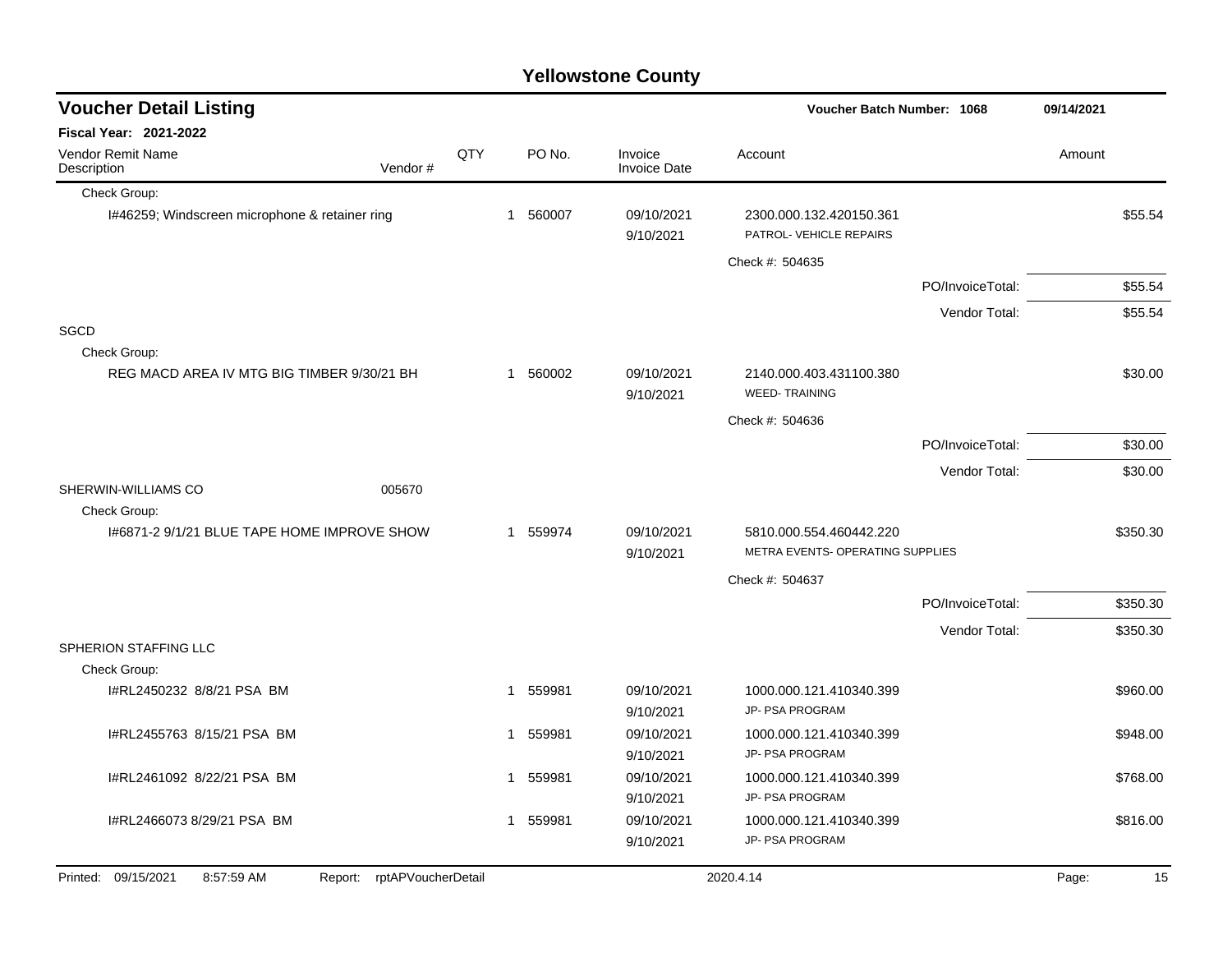| <b>Yellowstone County</b> |  |  |
|---------------------------|--|--|
|---------------------------|--|--|

| <b>Voucher Detail Listing</b>              |         |     |              |          |                                | Voucher Batch Number: 1068                 |                  | 09/14/2021 |          |
|--------------------------------------------|---------|-----|--------------|----------|--------------------------------|--------------------------------------------|------------------|------------|----------|
| <b>Fiscal Year: 2021-2022</b>              |         |     |              |          |                                |                                            |                  |            |          |
| Vendor Remit Name<br>Description           | Vendor# | QTY |              | PO No.   | Invoice<br><b>Invoice Date</b> | Account                                    |                  | Amount     |          |
| I#RL2472010 9/5/21 PSA BM                  |         |     | $\mathbf{1}$ | 559981   | 09/10/2021<br>9/10/2021        | 1000.000.121.410340.399<br>JP- PSA PROGRAM |                  |            | \$763.92 |
|                                            |         |     |              |          |                                | Check #: 504638                            |                  |            |          |
|                                            |         |     |              |          |                                |                                            | PO/InvoiceTotal: | \$4,255.92 |          |
|                                            |         |     |              |          |                                |                                            | Vendor Total:    | \$4,255.92 |          |
| ST OF MT DEPT OF JUSTICE                   | 037163  |     |              |          |                                |                                            |                  |            |          |
| Check Group:                               |         |     |              |          |                                |                                            |                  |            |          |
| MDFS# B21-208 - Aug autopsy (D.B.)         |         |     | 1            | 559995   | 09/10/2021                     | 2300.000.126.420800.202                    |                  | \$1,500.00 |          |
|                                            |         |     |              |          | 9/10/2021                      | CORONER- EXPENSE OF INVEST                 |                  |            |          |
| MDFS# B21-209 - Aug autopsy (M.C.)         |         |     | 1            | 559995   | 09/10/2021                     | 2300.000.126.420800.202                    |                  | \$1,500.00 |          |
|                                            |         |     |              |          | 9/10/2021                      | CORONER- EXPENSE OF INVEST                 |                  |            |          |
| MDFS# B21-212 - Aug partial autopsy (V.B.) |         |     |              | 1 559995 | 09/10/2021                     | 2300.000.126.420800.202                    |                  | \$1,000.00 |          |
|                                            |         |     |              |          | 9/10/2021                      | CORONER- EXPENSE OF INVEST                 |                  |            |          |
| MDFS# B21-214 - Aug ext. exam (K.N.)       |         |     | 1            | 559995   | 09/10/2021                     | 2300.000.126.420800.202                    |                  |            | \$500.00 |
|                                            |         |     |              |          | 9/10/2021                      | CORONER- EXPENSE OF INVEST                 |                  |            |          |
| MDFS# B21-217 - Aug autopsy (A.P.)         |         |     |              | 1 559995 | 09/10/2021                     | 2300.000.126.420800.202                    |                  | \$1,500.00 |          |
|                                            |         |     |              |          | 9/10/2021                      | CORONER- EXPENSE OF INVEST                 |                  |            |          |
| MDFS# B21-218 - Aug autopsy (I.S.)         |         |     | 1            | 559995   | 09/10/2021                     | 2300.000.126.420800.202                    |                  | \$1,500.00 |          |
|                                            |         |     |              |          | 9/10/2021                      | CORONER- EXPENSE OF INVEST                 |                  |            |          |
| MDFS# B21-219 - Aug autopsy (K.W.)         |         |     | 1            | 559995   | 09/10/2021                     | 2300.000.126.420800.202                    |                  | \$1,500.00 |          |
|                                            |         |     |              |          | 9/10/2021                      | CORONER- EXPENSE OF INVEST                 |                  |            |          |
| MDFS# B21-222 - Aug ext. exam (D.M.)       |         |     | $\mathbf{1}$ | 559995   | 09/10/2021                     | 2300.000.126.420800.202                    |                  |            | \$500.00 |
|                                            |         |     |              |          | 9/10/2021                      | CORONER- EXPENSE OF INVEST                 |                  |            |          |
| MDFS# B21-225 - Aug autopsy (J.P.)         |         |     | $\mathbf{1}$ | 559995   | 09/10/2021                     | 2300.000.126.420800.202                    |                  | \$1,500.00 |          |
|                                            |         |     |              |          | 9/10/2021                      | CORONER- EXPENSE OF INVEST                 |                  |            |          |
| MDFS# B21-226 - Aug autopsy (G.R.)         |         |     | $\mathbf{1}$ | 559995   | 09/10/2021                     | 2300.000.126.420800.202                    |                  | \$1,500.00 |          |
|                                            |         |     |              |          | 9/10/2021                      | CORONER- EXPENSE OF INVEST                 |                  |            |          |
| MDFS# B21-227 - Aug autopsy (M.H.)         |         |     | $\mathbf{1}$ | 559995   | 09/10/2021                     | 2300.000.126.420800.202                    |                  | \$1,500.00 |          |
|                                            |         |     |              |          | 9/10/2021                      | CORONER- EXPENSE OF INVEST                 |                  |            |          |
| MDFS# B21-228 - Aug partial autopsy (J.B.) |         |     | $\mathbf{1}$ | 559995   | 09/10/2021                     | 2300.000.126.420800.202                    |                  |            | \$500.00 |
|                                            |         |     |              |          | 9/10/2021                      | CORONER- EXPENSE OF INVEST                 |                  |            |          |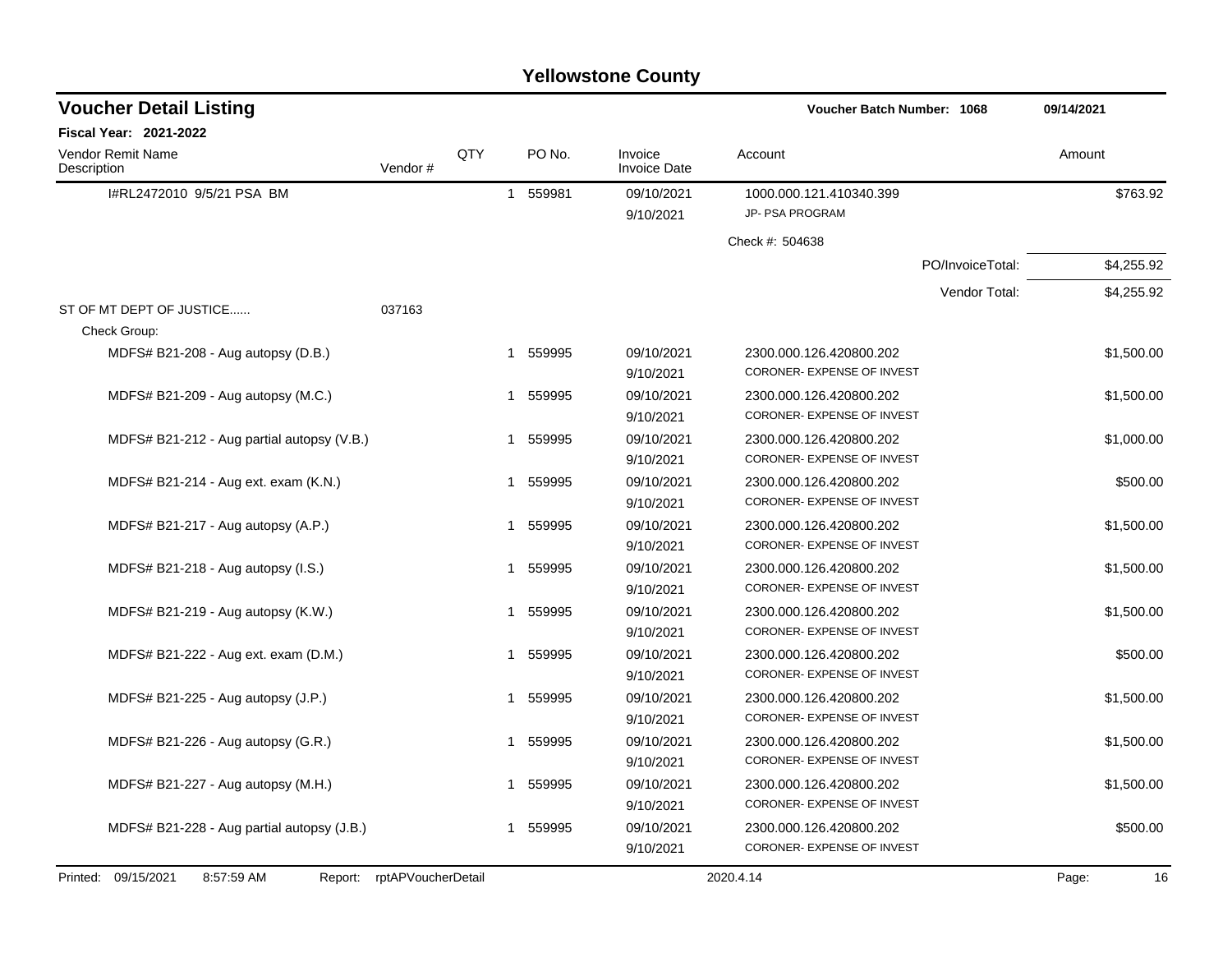| <b>Voucher Detail Listing</b>              |         |     |             |                         | Voucher Batch Number: 1068                            | 09/14/2021  |
|--------------------------------------------|---------|-----|-------------|-------------------------|-------------------------------------------------------|-------------|
| <b>Fiscal Year: 2021-2022</b>              |         |     |             |                         |                                                       |             |
| Vendor Remit Name<br>Description           | Vendor# | QTY | PO No.      | Invoice<br>Invoice Date | Account                                               | Amount      |
| MDFS# B21-229 - Aug autopsy (P.F.)         |         |     | 559995<br>1 | 09/10/2021<br>9/10/2021 | 2300.000.126.420800.202<br>CORONER- EXPENSE OF INVEST | \$1,500.00  |
| MDFS# B21-232 - Aug partial autopsy (N.O.) |         |     | 559995<br>1 | 09/10/2021<br>9/10/2021 | 2300.000.126.420800.202<br>CORONER- EXPENSE OF INVEST | \$1,000.00  |
| MDFS# B21-233 - Aug autopsy (C.Z.)         |         |     | 559995<br>1 | 09/10/2021<br>9/10/2021 | 2300.000.126.420800.202<br>CORONER- EXPENSE OF INVEST | \$1,500.00  |
| MDFS# B21-234 - Aug autopsy (M.A.)         |         |     | 559995<br>1 | 09/10/2021<br>9/10/2021 | 2300.000.126.420800.202<br>CORONER- EXPENSE OF INVEST | \$1,500.00  |
| MDFS# B21-235 - Aug autopsy (N.R.)         |         |     | 559995<br>1 | 09/10/2021<br>9/10/2021 | 2300.000.126.420800.202<br>CORONER- EXPENSE OF INVEST | \$1,500.00  |
| MDFS# B21-237 - Aug autopsy (D.B.)         |         |     | 559995<br>1 | 09/10/2021<br>9/10/2021 | 2300.000.126.420800.202<br>CORONER- EXPENSE OF INVEST | \$1,500.00  |
| MDFS# B21-239 - Aug autopsy (N.R.)         |         |     | 559995<br>1 | 09/10/2021<br>9/10/2021 | 2300.000.126.420800.202<br>CORONER- EXPENSE OF INVEST | \$1,500.00  |
| MDFS# B21-241 - Aug autopsy (J.C.)         |         |     | 559995<br>1 | 09/10/2021<br>9/10/2021 | 2300.000.126.420800.202<br>CORONER- EXPENSE OF INVEST | \$1,500.00  |
| MDFS# B21-242 - Aug autopsy (G.L.)         |         |     | 559995<br>1 | 09/10/2021<br>9/10/2021 | 2300.000.126.420800.202<br>CORONER- EXPENSE OF INVEST | \$1,500.00  |
| MDFS# B21-243 - Aug autopsy (A.G.)         |         |     | 559995<br>1 | 09/10/2021<br>9/10/2021 | 2300.000.126.420800.202<br>CORONER- EXPENSE OF INVEST | \$1,500.00  |
| MDFS# B21-245 - Aug autopsy (R.C.)         |         |     | 559995<br>1 | 09/10/2021<br>9/10/2021 | 2300.000.126.420800.202<br>CORONER- EXPENSE OF INVEST | \$1,500.00  |
| MDFS# B21-246 - Aug autopsy (K.O.)         |         |     | 1 559995    | 09/10/2021<br>9/10/2021 | 2300.000.126.420800.202<br>CORONER- EXPENSE OF INVEST | \$1,500.00  |
| MDFS# B21-248 - Aug autopsy (C.R.)         |         |     | 559995<br>1 | 09/10/2021<br>9/10/2021 | 2300.000.126.420800.202<br>CORONER- EXPENSE OF INVEST | \$1,500.00  |
|                                            |         |     |             |                         | Check #: 504639                                       |             |
|                                            |         |     |             |                         | PO/InvoiceTotal:                                      | \$33,500.00 |
|                                            |         |     |             |                         | Vendor Total:                                         | \$33,500.00 |

STERLING COMPUTERS CORPORATION

Check Group: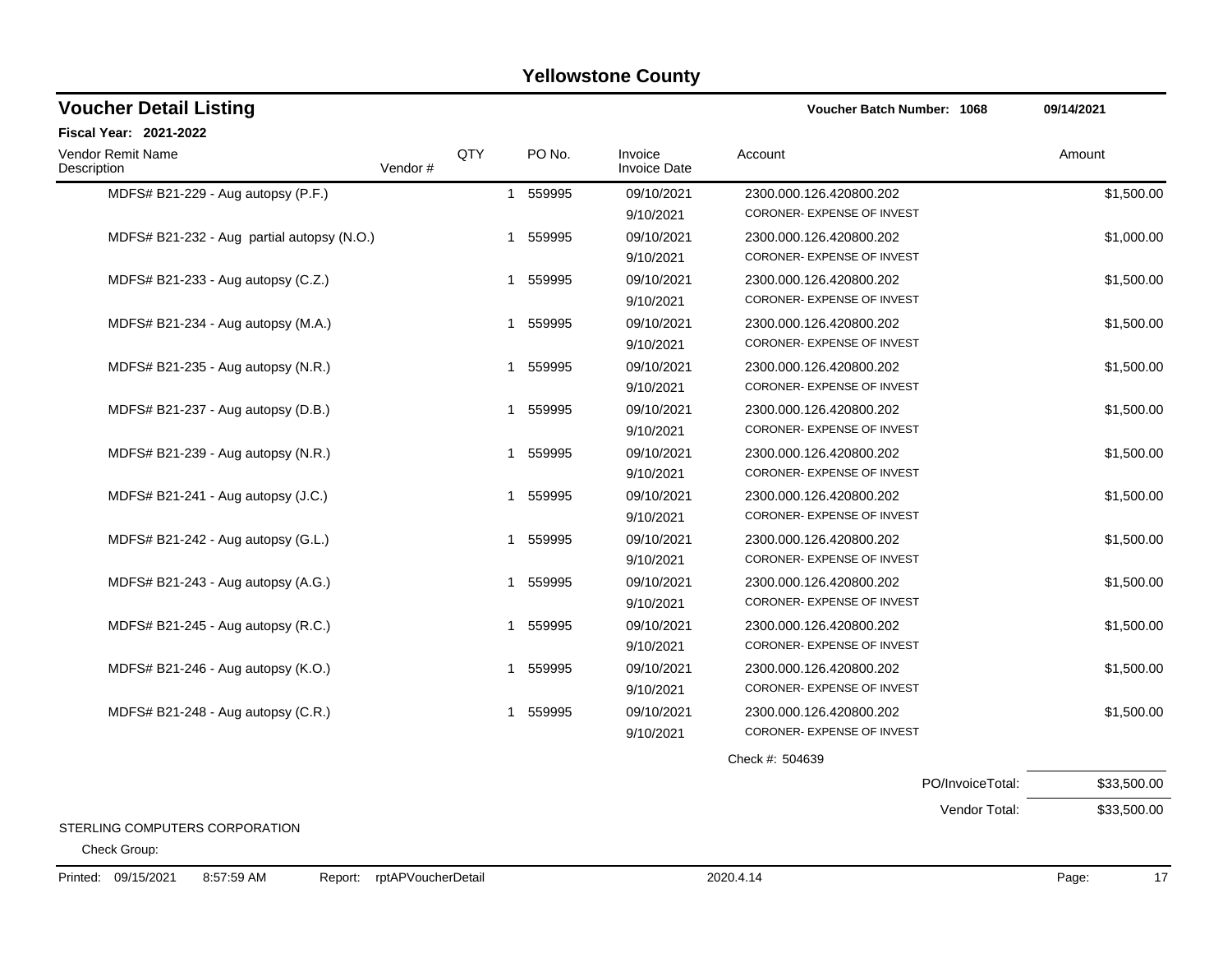| <b>Voucher Detail Listing</b>                           |         |     | Voucher Batch Number: 1068 |          |                                |                                                            |                  | 09/14/2021 |
|---------------------------------------------------------|---------|-----|----------------------------|----------|--------------------------------|------------------------------------------------------------|------------------|------------|
| <b>Fiscal Year: 2021-2022</b>                           |         |     |                            |          |                                |                                                            |                  |            |
| Vendor Remit Name<br>Description                        | Vendor# | QTY |                            | PO No.   | Invoice<br><b>Invoice Date</b> | Account                                                    |                  | Amount     |
| I# 0105088; Acrobat Pro 2020 license                    |         |     |                            | 1 559983 | 09/10/2021<br>9/10/2021        | 2300.000.130.420110.210<br><b>ADMIN- OFFICE SUPPLIES</b>   |                  | \$455.00   |
|                                                         |         |     |                            |          |                                | Check #: 504640                                            |                  |            |
|                                                         |         |     |                            |          |                                |                                                            | PO/InvoiceTotal: | \$455.00   |
|                                                         |         |     |                            |          |                                |                                                            | Vendor Total:    | \$455.00   |
| <b>VERIZON WIRELESS</b>                                 |         |     |                            |          |                                |                                                            |                  |            |
| Check Group:                                            |         |     |                            |          |                                |                                                            |                  |            |
| A#742043964 I#9886969908; MDT 8/24-9/23/21              |         |     |                            | 1 560003 | 09/10/2021<br>9/10/2021        | 2300.000.132.420150.368<br>PATROL- SOFTWARE/HARDWARE MAINT |                  | \$1,977.34 |
|                                                         |         |     |                            |          |                                | Check #: 504641                                            |                  |            |
|                                                         |         |     |                            |          |                                |                                                            | PO/InvoiceTotal: | \$1,977.34 |
|                                                         |         |     |                            |          |                                |                                                            | Vendor Total:    | \$1,977.34 |
| <b>WESTERN OFFICE EQUIPMENT</b>                         | 006450  |     |                            |          |                                |                                                            |                  |            |
| Check Group:<br>I#15294; Svc. call Lexmark MS510dn      |         |     | $\mathbf{1}$               | 559992   | 09/10/2021                     | 2300.000.130.420110.363                                    |                  | \$85.00    |
|                                                         |         |     |                            |          | 9/10/2021                      | <b>ADMIN- MACHINE MAINT</b>                                |                  |            |
|                                                         |         |     |                            |          |                                | Check #: 504642                                            |                  |            |
|                                                         |         |     |                            |          |                                |                                                            | PO/InvoiceTotal: | \$85.00    |
|                                                         |         |     |                            |          |                                |                                                            | Vendor Total:    | \$85.00    |
| YELLOWSTONE CO 4-H COUNCIL                              | 020963  |     |                            |          |                                |                                                            |                  |            |
| Check Group:<br>9/2/21 MT FAIR 4H DIVISION CHAIRMAN/ JR |         |     |                            | 1 559975 | 09/10/2021                     | 5810.000.557.460442.743                                    |                  | \$4,900.00 |
| CHAIRMAN/LIVESTOCK CHAIRMAN                             |         |     |                            |          | 9/10/2021                      | METRA FAIR- JUDGES/SUPERINTENDANCE                         |                  |            |
|                                                         |         |     |                            |          |                                | Check #: 504643                                            |                  |            |
|                                                         |         |     |                            |          |                                |                                                            | PO/InvoiceTotal: | \$4,900.00 |
|                                                         |         |     |                            |          |                                |                                                            |                  |            |
| YELLOWSTONE VALLEY ELECTRIC<br>Check Group:             | 006770  |     |                            |          |                                |                                                            | Vendor Total:    | \$4,900.00 |